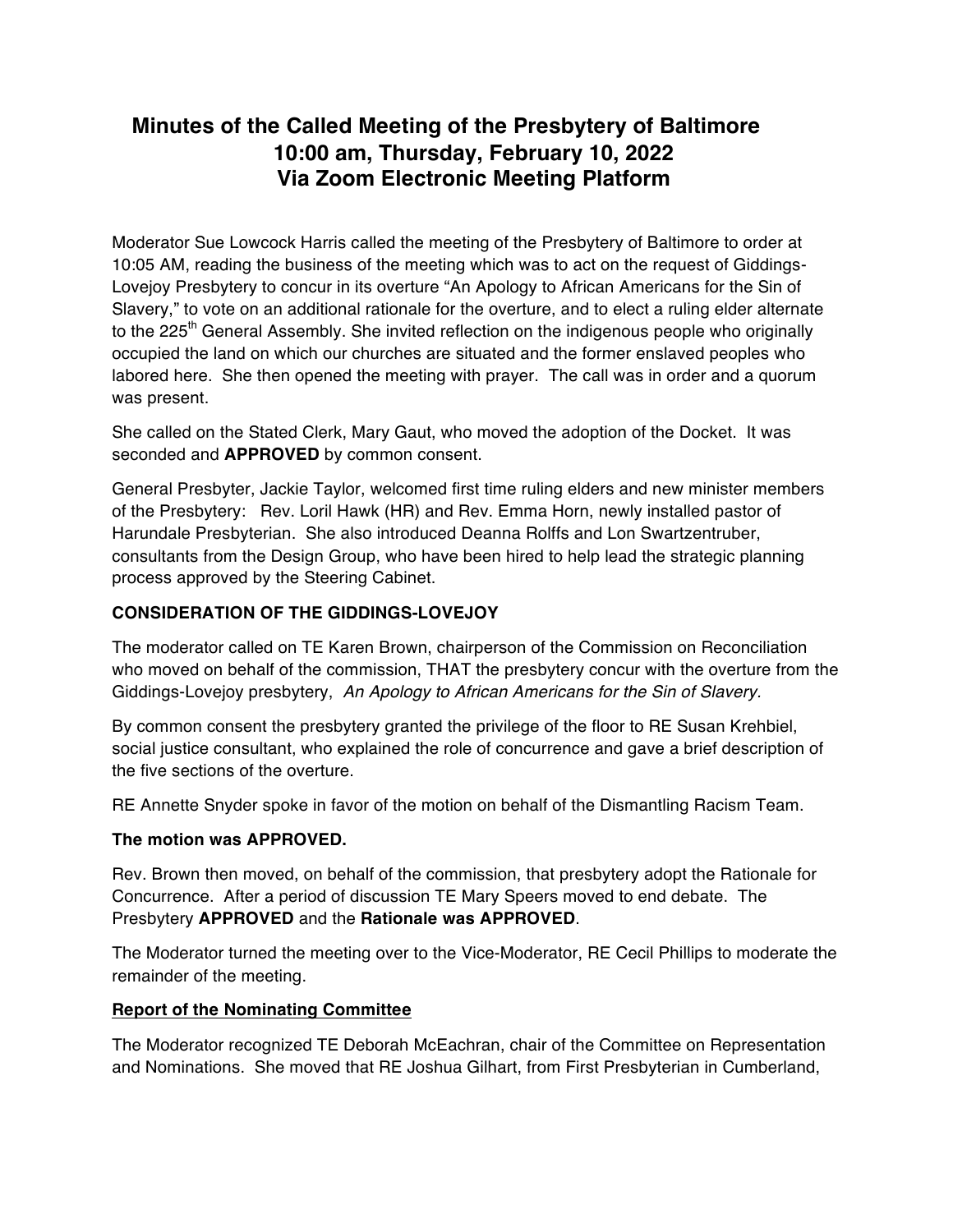be elected alternate ruling elder commissioner to the 225<sup>th</sup> General Assembly. There were no nominations from the floor. **The motion was APPROVED**.

The moderator recognized General Presbyter Rev. Jackie Taylor who invited the presbytery to an information session on the Strategic planning process.

The meeting was closed with prayer by the Moderator and adjourned at 11:06AM.

Respectfully submitted Mary Gaut, Stated Clerk

# **APPENDIX A**

# **Category Present Excused Absent** Teaching Elders Serving Churches 1 33 3 3 23 Specialized Teaching Elders. **1999 6 1** 9 New Worshiping Community Leaders | 0 | 1 Honorably Retired Teaching Elders 6 - CREs & Commissioned Pastors 2 2 2 Ruling Elder Commissioners (including officers and Commission members) 29 | | | Former Ruling Elder Moderators 4 - Former Ruling Elder Stated Clerks 0 - Certified Educators **Department Control** 0 **Subtotal voting members 180** Continuing Corresponding Members 0 - Youth Advisory Delegates (Non-voting) 0 - Guests and Presbytery Staff (Non-voting) | 16 Candidates and Inquirers (Non-voting) 0 - *Subtotal non-voting attendees* **16**

**TOTAL PRESENT 96**

# **Attendance Detail**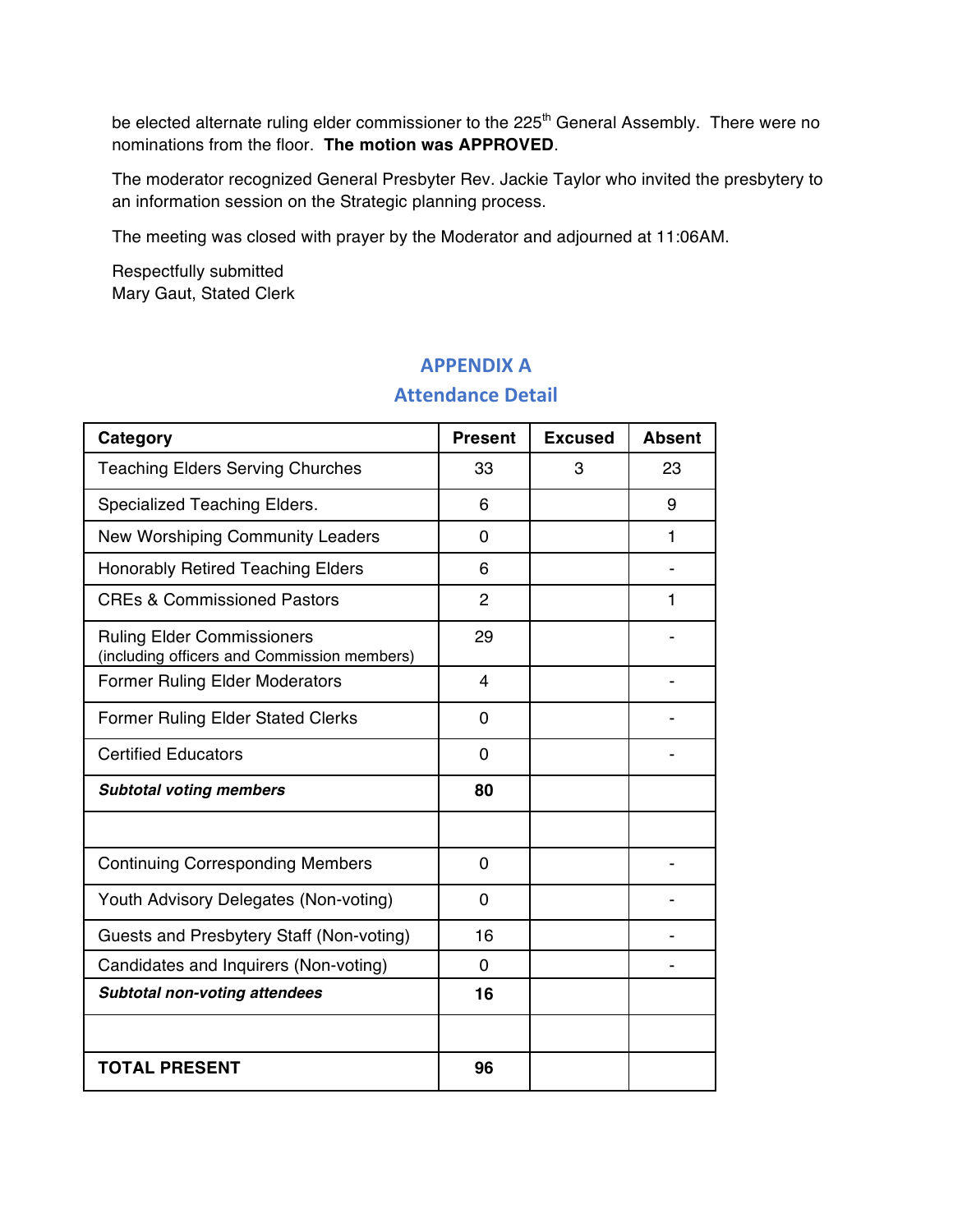## TEACHING ELDERS SERVING CHURCHES:

Present: Tim Stern, (Ark& Dove);), Andrew Connors, Michele Ward (Brown); Ken Kovacs, Dorothy Boulton (Catonsville); Andy Nagel (Central); Keith Paige (Cherry Hill); Scott Hoffman (Christ Memorial); Laura Batten-Carbaugh (Covenant), Catherine Goodrich (Faith); Edwin Lacy (Fallston), Christian Iosso (First & Franklin), Andrew Kort, Mihee Kim-Kort (First of Annapolis); Alison Peters (First Cumberland), Sue Lowcock Harris, Morton Harris (First of Howard); Matthew Glasgow (First Westminister); Thomas Harris (Govans); Billy Kluttz (Govans); Emma Horn (Harundale); Jennifer DiFrancesco (Havenwood); Ray Meute (Highland), Karen Brown (Hope), Deborah McEachran (Hunting Ridge); Tim Hughes Williams (Light Street); Kimberly Secrist Ashby (Mt. Hebron), Elizabeth McLean (Prince of Peace); Mark Hannah (Roland Park); Randy Clayton (Second), Rebecca Crate-Price (Springfield), Mary Ka Kanahan (St. John United); John Carlson (Woods)

ABSENT AND EXCUSED: Amy Carlson (Second); Jessie Lowry (Christ Our Anchor); Essie Koenig-Reinke (Dickey Memorial)

ABSENT: Jon Nelson (Ark & Dove), Shannon Weston (Ashland); Glen Misick (Babcock), Todd Smith (Bethel), Andy Gathman (Chestnut Grove), Jeff Young (Christ Our King); Melissa Lopez (First Bel Air); Eric Myers (Frederick), Sungjin Kim (Glen Burnie Korean), Kerry Slinkard (Good Shepherd); Tanya Wade (Grace), Teresa Martin-Minnich (Hancock), Carrie Finch-Burriss (Kenwood); Jeong Hoon Han (Korean United); Phyllis Felton (Madison Ave.), David Norse Thomas (Maryland); Janna Vanderwoude (Northminster), Mark Sandell (St. Andrew), Dan Melton (St. Andrew's), Rob Carter (Towson), Joel Strom (Towson), Nancy Lincoln-Reynolds (Woods), Jacob Snowden (Woods).

#### NEW WORSHIPING COMMUNITY LEADERS:

Present: *(Jennifer DiFrancesco listed with Havenwood*) Absent: Jose Lopez-Chapa

#### RESIDENT SPECIALIZED CLERGY

Present: Jennifer Barchi; Katherine Foster; McKenna Lewellen, Jackie Taylor, Janine Zabriskie

Absent: Cathy Bashore, Brandon Brewer, Sarah Diehl; Richard Jones;. Stephen Mann; Keith Roberts; Charles Thomas, Sr.; David Willerup,

### NONRESIDENT SPECIALIZED CLERGY:

Present: Tanya Denley Absent: Tom Blair

#### HONORABLY RETIRED

Present: Mary Gaut, Loril Hawk, Barbara Renton, Roger Rice; John Schmidt: Mary Speers.

## CORRESPONDING MEMBERS: None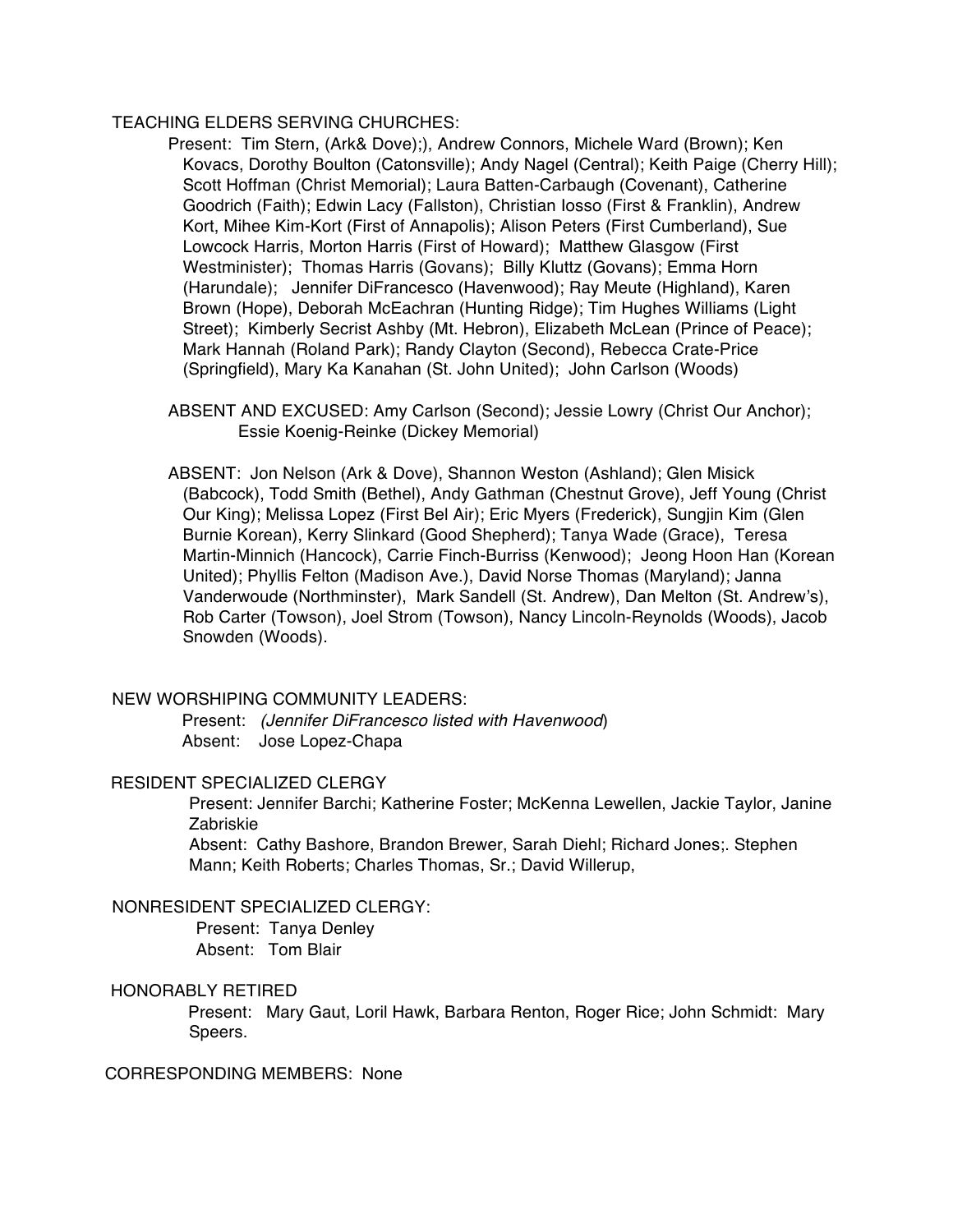RULING ELDER OFFICERS AND MEMBERS OF PRESBYTERY'S STEERING CABINET AND COMMISSIONS

> Present: Bob Steppling (COR) Audrey Trapp (Chair of Cabinet); [*Cecil Phillips, Vice-Moderator listed with Dickey Memorial]*

RULING ELDER COMMISSIONERS FROM CONGREGATIONS:

CATONSVILLE, Keith Glennan; CENTRAL, Rob Smith; CHESTNUT GROVE, Carolyn Nabat; CHRIST OUR KING, Joanne Kokie; CHURCHVILLE, Bonnie Jones; DICKEY MEMORIAL, Cecil Phillips; FAITH, Bobby Hall; FIRST OF ANNAPOLIS, Betsy Stewart, Deborah Dixon; FIRST OF HOWARD CO., Jon Barnett, Sibyl Louisa Leslie; FIRST OF WESTMINSTER, Heather Russell; FRANKLINVILLE, Edward Stuebing; GOVANS, Karen Ceanfaglione; GROVE, Carroll Fitzgerald; HAMILTON, Janice Howard; HARUNDALE, Robyn Crandell;, HAVRE DE GRACE Patricia Allingham; HAVENWOOD, Steve Plana; HIGHLAND, Claudia Scarborough; HUNTING RIDGE, Emmanuel Addo; KNOX, Charese Jordan Moore; PRINCE OF PEACE, Bill McWhirter; SECOND, Barbara Matheson; SPRINGFIELD, Sharon Pappas; ST. JOHN UNITED, Susan Moody; WOODS MEMORIAL, Lillian McGraw

CONGREGATIONS WITHOUT ELDER REPRESENTATION Churches listed in ORANGE had elders present but listed in a different voting category:

ARK AND DOVE, ASHLAND, BABCOCK, BARRELVILLE, BETHEL, BROWN, CHERRY HILL, CHRIST MEMORIAL, CHRIST OUR ANCHOR, COVENANT, EMMITSBURG, FIRST OF BEL AIR, FALLSTON, FIRST OF CUMBERLAND, FIRST AND FRANKLIN, FREDERICK, FROSTBURG, GOOD SHEPHERD, GLEN BURNIE KOREAN, GRACE, GRANITE, HAGERSTOWN, HANCOCK,, HOPE, HUGHES MEMORIAL, KENWOOD, KOREAN UNITED, LIGHT STREET, LOCHEARN,. MADISON AVE, MARYLAND, MT. HEBRON, MT PARAN, NORTHMINSTER, PERRY HALL, ROLAND PARK, ST. ANDREW, ST. ANDREW'S, TOWSON, TRINITY

COMMISSIONED RULING ELDERS

Present: ed terry

Absent: Anita Bishop-Johnson. John Brewington,

CANDIDATES AND INQUIRERS: None

YOUTH ADVISORY DELEGATES: None

CERTIFIED LAY EMPLOYEES WITH VOTE: None

FORMER RULING ELDER MODERATORS (with vote): Adrienne Knight; James Schroll, William Starke; Guy Moody,

FORMER RULING ELDER STATED CLERKS: none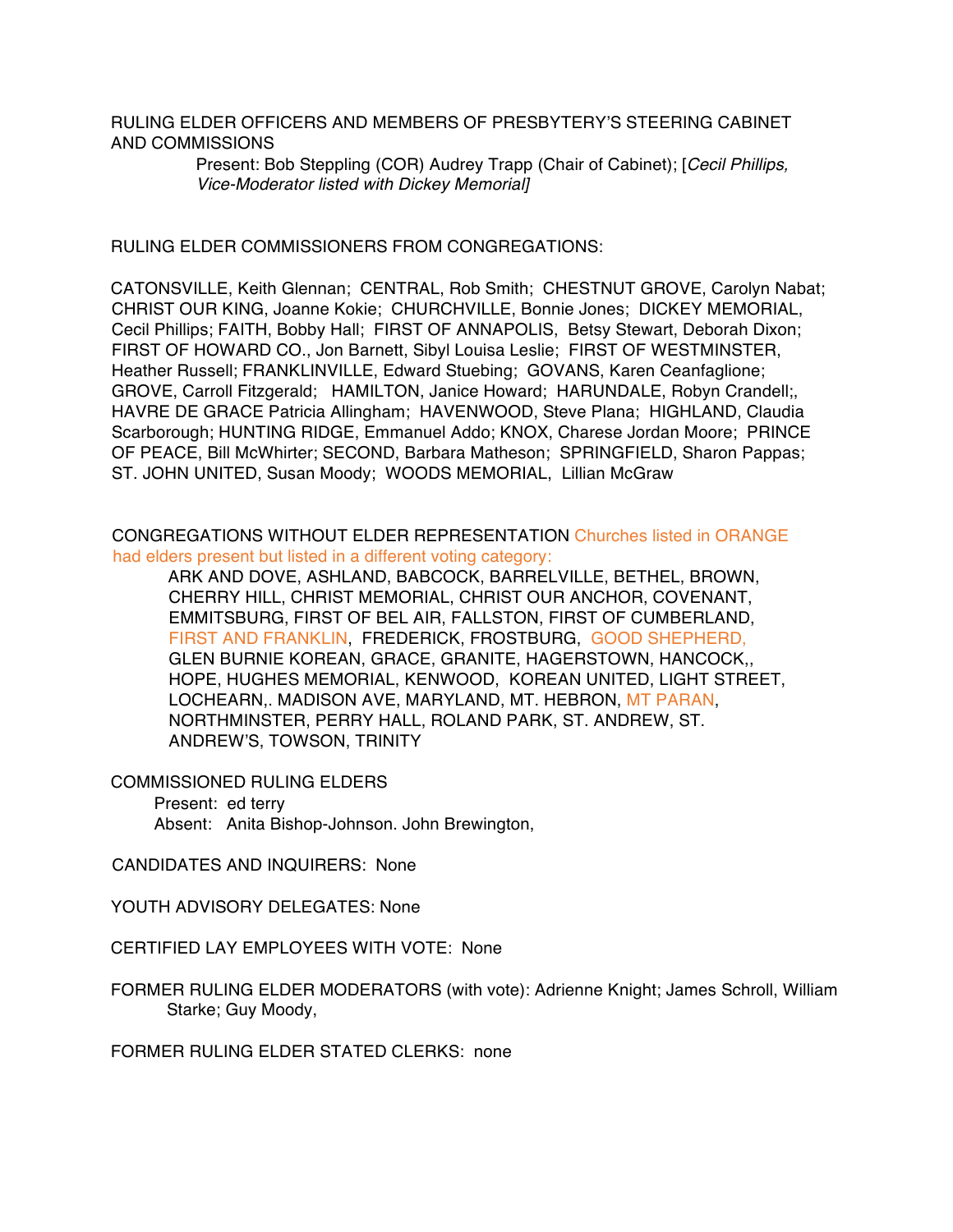OTHER PRESBYTERY STAFF (without vote): Chuck Brawner, Susan Krehbiel, Frank Perrelli, Felicia Scott,

GUESTS (without vote): David Hutton, Bill & Nancy Henderson (Catonsville), Debbie Schmidt (Central), Keith Reagan, (Christ Our King); James Stickler (First of Cumberland); Annette Snyder (Hunting Ridge); Emily Park (Second), Bob Steppling (Springfield), Mary Shippe (St. John United), Deanna Rolffs & Lon Swartzentruber (consultants from The Design Group)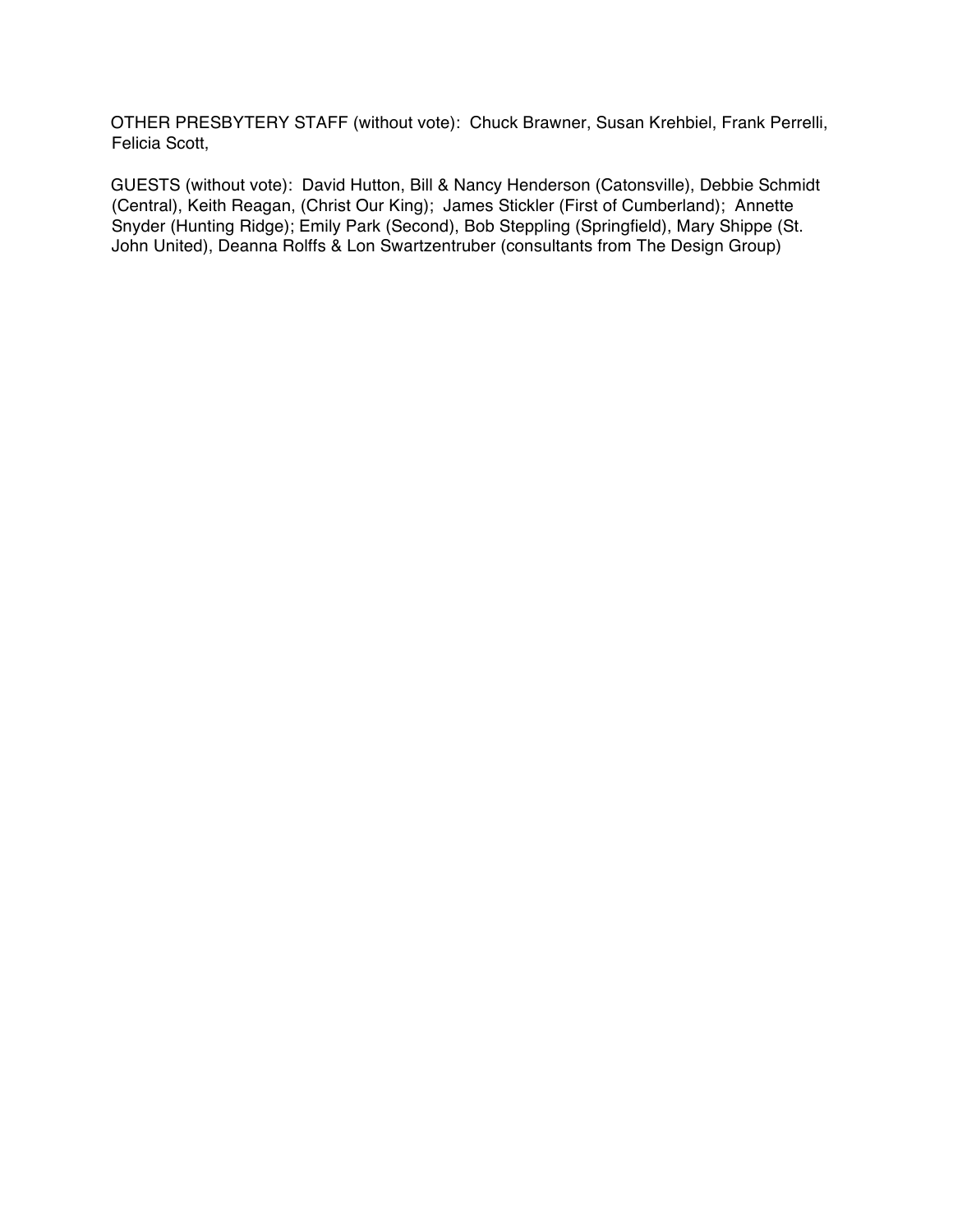# **APPENDIX B**

# **Recommendation**

**The Presbytery of Giddings-Lovejoy overtures the 225th General Assembly (2022) to offer**  *AN APOLOGY TO AFRICAN AMERICANS FOR THE SIN OF SLAVERY AND ITS LEGACY*  **and to approve the following statements:**

1. That the PC(USA) and its members, in the spirit of the CONFESSION OF BELHAR as a framework for considering matters of truth, unity and reconciliation acknowledge that:

White supremacy is a conscious, calculated effort to perpetuate and institutionalize white supremacy and privilege through legal systems as well as economic and physical intimidation. After the Civil War, white Americans controlled economic and political systems that resulted in lynching, Jim Crow Laws, Black Codes, white citizens' councils, slavery through incarceration, poverty, racial profiling, the school to prison pipeline, and mass incarceration; all intended to harm or further enslave African Americans. Even today we continue to prolong racial inequality through codifying white supremacy. As white Presbyterians we apologize for being complicit for the last 400 years in perpetuating these injustices.

We recognize as people of faith that the only appropriate path to healing and reconciliation is to acknowledge the wrongs that we, the Presbyterian Church, as part of the institutional church structure, were and are complicit in perpetuating. This was done through interpretation of selected scriptures and rationalization to justify human bondage and perpetuate white supremacy and privilege. We apologize for this transgression.

We acknowledge that Black lives have been devalued beginning with slavery and their human dignity continues to be circumvented through the economic and legal systems that are racist as institutions. We apologize for benefiting from and continuing to be part of this social, economic, and legal construct. We recognize that the presence and persistence of racism in ourselves and our institutions is the result of the sin of slavery.

We recognize the necessity of building a trusting relationship between White Americans and African Americans. A first step to healing and reconciliation can only be done by acknowledging that slavery is the economic, artistic, and religious foundation on which this country is built.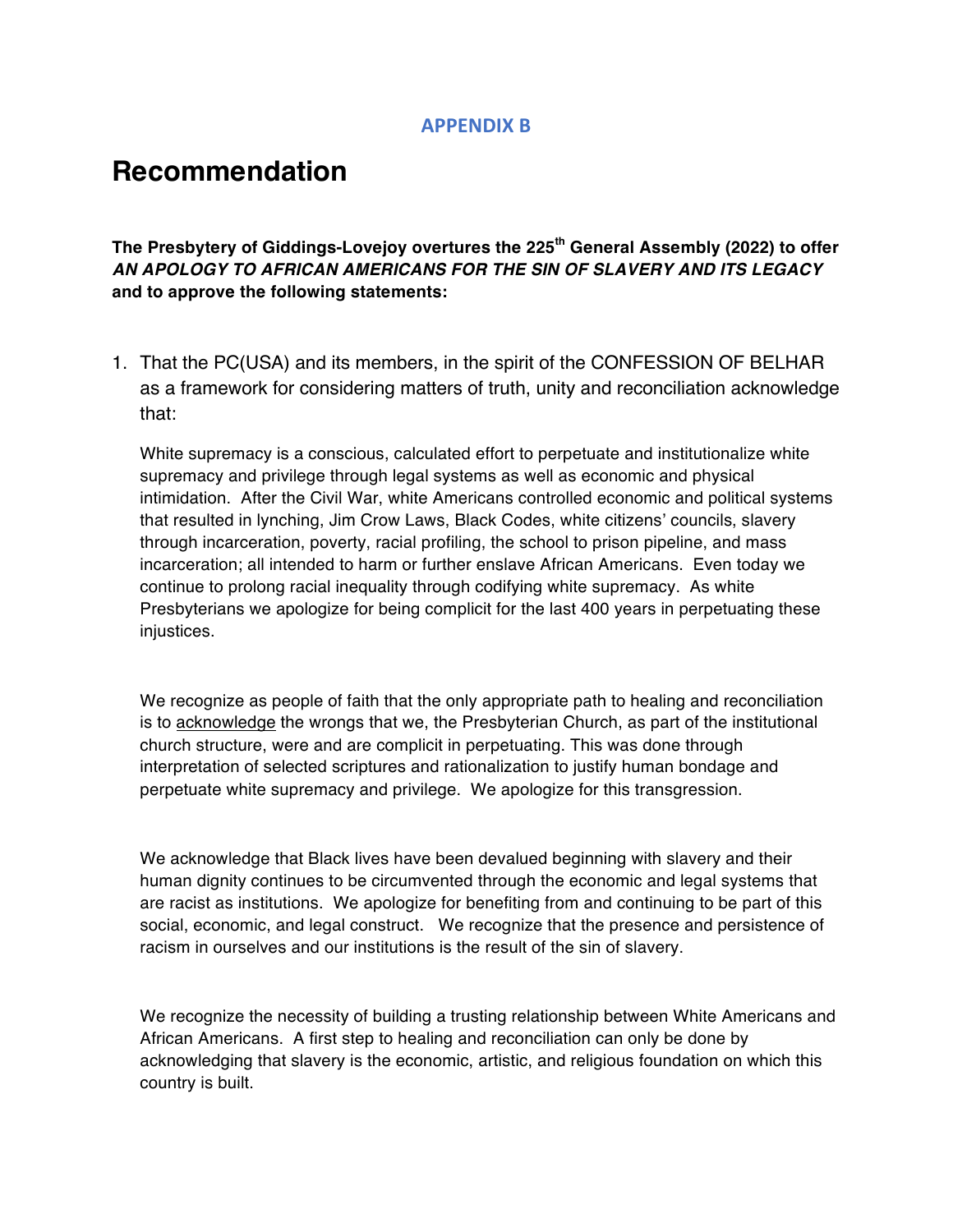The Presbyterian Church U.S.A apologizes to African Americans both in the church and outside of the church for all the wrongs that have been done throughout our history and those that are on-going.

2. That the PC(USA), in the spirit of Christ in John 13: 35 "By this everyone will know that you are my disciples, if you have love for one another" and 1 John 4: 12 "No one has ever seen God, but if we love one another, God lives in us and God's love is perfected in us" (NRSV), adopt and use:

# **A LITANY OF REPENTANCE**

As white Christians we repent of our complicity in the belief in white supremacy: the belief that people of European descent are superior in intelligence, skills, imagination, and perseverance. We acknowledge that this belief in white supremacy has been the foundation of, and an excuse for, atrocities against people of African descent in the United States and in the world.

We repent of our failure to recognize and take responsibility for the legacy of slavery.

We repent of the injustice, pain, humiliation, and suffering imposed on African Americans by our ancestors and ourselves through actions and inaction. We repent of our complicity in failing to act in mutual loving relationship.

We repent of closing our eyes to the degradation and injustice forced upon African Americans who were enslaved, segregated, terrorized, and imprisoned.

We repent of covering our ears to the crying of families torn apart, to the sound of human flesh being struck, while songs of freedom and heavenly grace flow from our lips.

We repent that we have failed as an institution and as individuals to use our voices to abhor and end lynching, segregation, and racial profiling. We regret our generations of silence on these issues so that we could maintain a comfortable life in our churches, homes, and communities.

We repent of shutting our hearts to the experiences of fellow humans whose stories of pain, suffering, hardship, struggle, love and joy mirror our own life journeys, yet are deprived of privilege and marred by racism. We have turned our backs and walked away pretending not to see, yet we saw, pretending not to know, yet we knew, and convincing ourselves that we were not complicit, yet we are.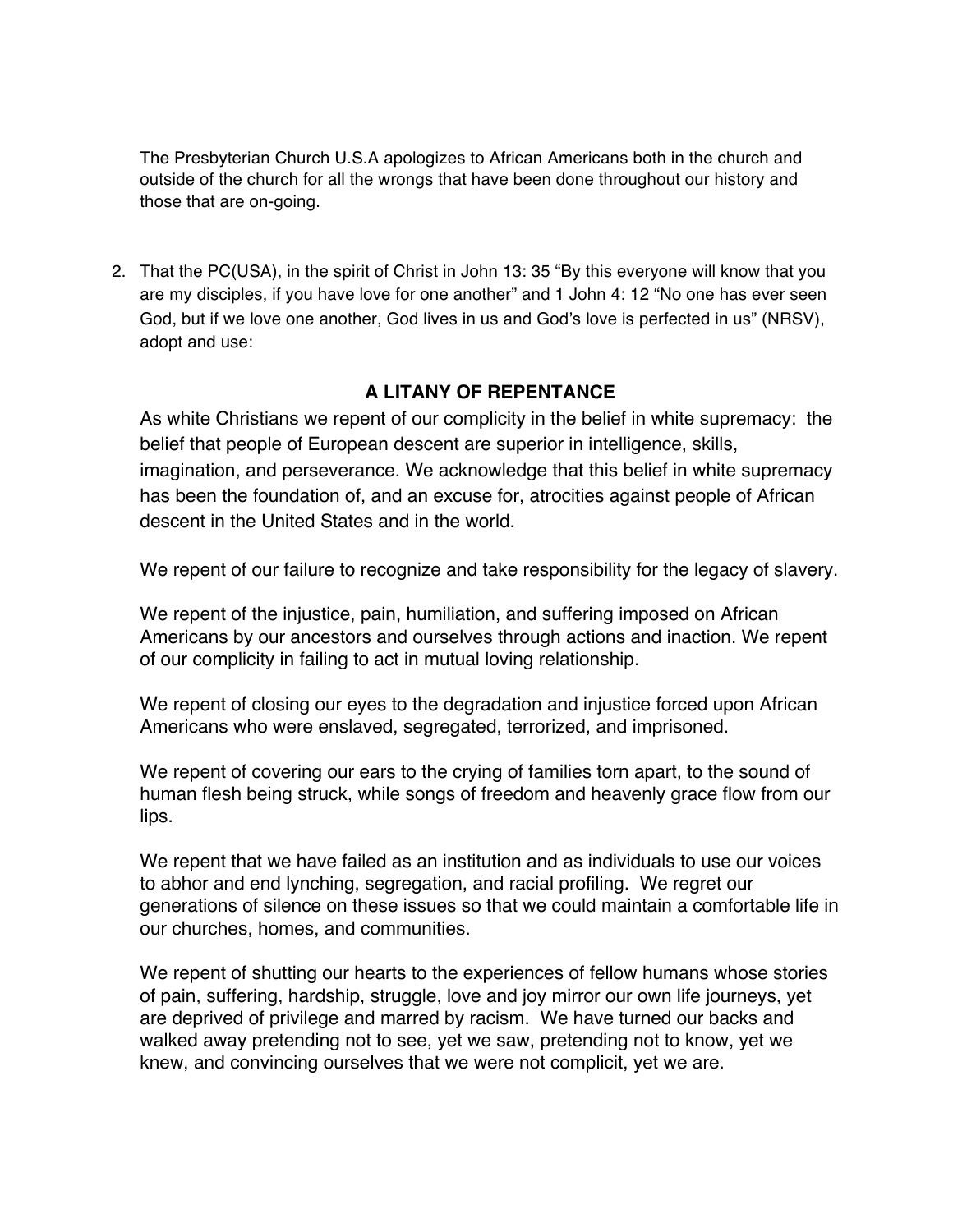We now know that we as white Christians have benefitted directly and indirectly from these injustices. We name ourselves as complicit and repent.

Finally, we repent of our violent actions to suppress Black agency. African Americans, since the time of slavery, have actively pursued their freedom…built this country…laid foundational structures…and demonstrated their capacity to fully participate in the construction of this American society in spite of white supremacy.

As repentance means turning and going the other way, with Christ's help we seek to do so. At the same time, we commit ourselves to walking with people of African descent toward the goal of healing, reconciliation, and eliminating racism as we seek to dismantle white privilege.

Direct the Stated Clerk of the PC(USA) to share this apology with all of the congregations of the PC(USA) on behalf of the denomination. The means of sharing this apology shall be coordinated with the Racial Equity Advocacy Committee (REAC) and the Special Committee on Racism Truth and Reconciliation (SCRTR).

- 3. Therefore, we recommend that the PC(USA) act on the following concerns:
	- Direct the PC(USA) and the Office of Public Witness to refute arguments and new laws that prohibit the teaching of a fully-inclusive history of the United States. God commanded the people to remember the difficult times in their history, the mistakes they would rather forget. "Tell your children of it, and let your children tell their children, and their children to another generation." (Joel 1:3, NRSV)
	- Direct the Presbyterian Mission Agency and the Office of the Stated Clerk to develop curriculum about slavery and its legacy for children, youth and adults to foster repentance that leads to metanoia ("a transformative change of heart") with the assistance of a qualified consultant, and to designate appropriate budget resources. The purpose of this curriculum is spiritual change that leads to apology, reconciliation, and acts of restorative justice including reparations. In this way the PCUSA might further the growth of "beloved community" in our midst.
	- Encourage congregations, presbyteries, and synods to prepare a history of their community to facilitate and deepen their study and understanding of these issues and to share the resources they find helpful in that preparation with the larger church.
	- Commit the PCUSA to restorative justice/reparations and direct the Presbyterian Mission Agency and the Office of the Stated Clerk to provide tools and budget resources for congregations, presbyteries, and synods to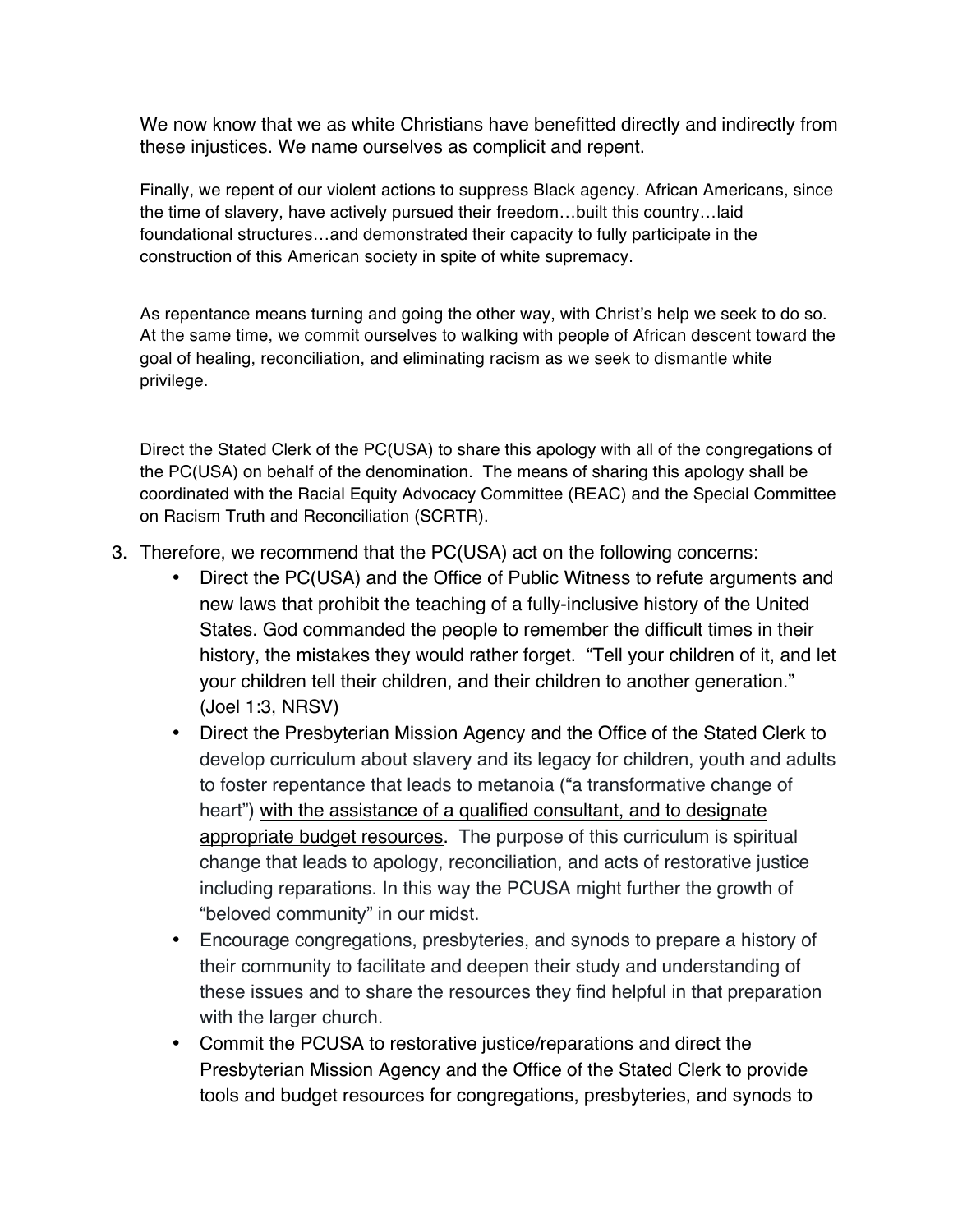enact restorative justice measures in their communities that will close gaps in economics, health, education, environmental well-being, and the criminal justice system created out of the legacy of slavery and white supremacy. These gaps have existed since our development as a country and still exist today.

- 4. Direct the Office of the General Assembly to share this apology with the National Council of Churches.
- 5. Direct the General Assembly to commend this apology to the entire PC(USA) in all its expressions for their use in the work of reconciliation among all peoples.

# **Rationale**

When reviewing the 2016 PCUSA Curriculum on Racism, the Giddings-Lovejoy Dismantling Racism and White Privilege Team noticed it named the need for repentance and jumped to reconciliation. Yet as an African-American member pointed out, an apology is necessary before reconciliation is possible. Thus Giddings-Lovejoy Presbytery approved *AN APOLOGY TO OUR AFRICAN AMERICAN SISTERS AND BROTHERS FOR THE SIN OF SLAVERY AND ITS LEGACY* in its February 2020 Presbytery meeting as the needed missing piece. We present now to General Assembly AN APOLOGY TO AFRICAN AMERICANS FOR THE SIN OF SLAVERY AND ITS LEGACY to make whole a good work already begun.

# **Biblical and Theological Underpinnings for Apology Overture**

 $23$  So when you are offering your gift at the altar, if you remember that your brother or sister has something against you, <sup>24</sup> leave your gift there before the altar and go; first be reconciled to your brother or sister, and then come and offer your gift. – Matt. 5:23-24 NRSV

 $16$  So then, from this point on we won't recognize people by human standards. Even though we used to know Christ by human standards, that isn't how we know him now. <sup>17</sup> So then, if anyone is in Christ, that person is part of the new creation. The old things have gone away, and look, new things have arrived!<sup>18</sup> All of these new things are from God, who reconciled us to himself through Christ and who gave us the ministry of reconciliation.  $19$  In other words, God was reconciling the world to himself through Christ, by not counting people's sins against them. He has trusted us with this message of reconciliation. <sup>20</sup> So we are ambassadors who represent Christ. God is negotiating with you through us. We beg you as Christ's representatives, "Be reconciled to God!" ~ 2 Corinthians 5:16-20 CEB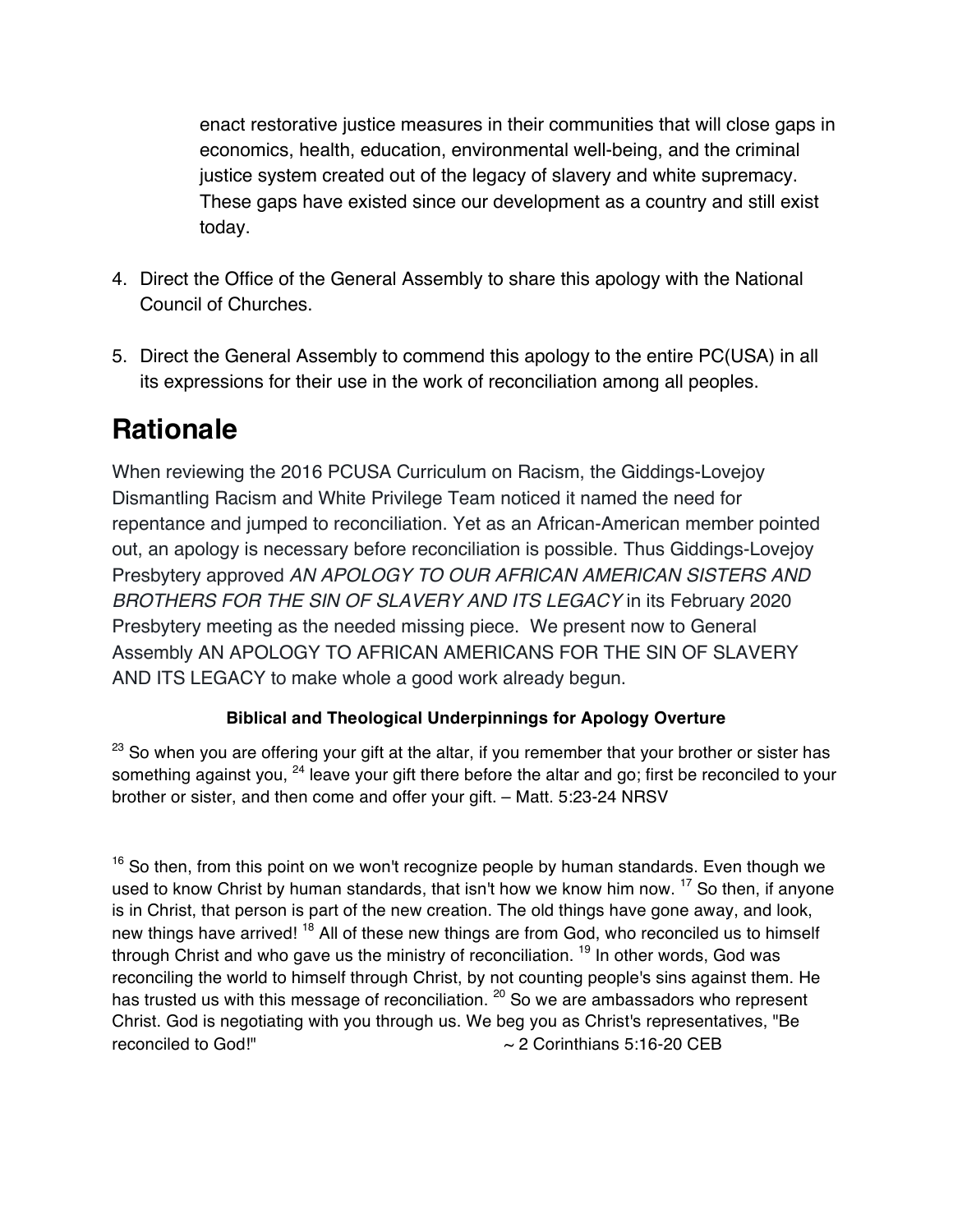"The Spirit enables people to receive forgiveness as they forgive one another and to enjoy the peace of God as they make peace among themselves. In spite of their sin, the Spirit gives people power to become representatives of Jesus Christ and his gospel of reconciliation to all.  $\sim$ Confession of 1967, 9.20, *Book of Confessions*

 $27$  All of you who were baptized into Christ have clothed yourselves with Christ.  $28$  There is neither Jew nor Greek; there is neither slave nor free; nor is there male and female, for you are all one in Christ Jesus. - Galatians 3:27-28 CEB

"One of the scribes came near and heard them disputing with one another, and seeing that he answered them well, he asked him, 'Which commandment is the first of all?' Jesus answered, 'The first is, 'Hear, O Israel the Lord our God, the Lord is one; you shall love the Lord your God with all your heart, and with all your soul, and with all your mind, and with all your strength.' The second is this, 'You shall love your neighbor as yourself.' There is no other commandment greater than these." -Mark 12:28-31 NRSV

**We trust in God the Holy Spirit [who] gives us courage to hear the voices of peoples long silenced, and to work with others for justice, freedom, and peace. ~** *Brief Statement of Faith***, lines 52, 66, 70, 71,** *Book of Confessions*

# **We believe**

• "that Christ's work of reconciliation is made manifest in the church as the community of believers who have been reconciled with God and with one another;

• that unity is, therefore, both a gift and an obligation…a reality which must be earnestly pursued and sought…;

- that this unity of the people of God must be manifested and be active in a variety of ways;
- that we need one another and upbuild one another, admonishing and comforting one another….

• that the credibility of this message [of reconciliation] is seriously affected and its beneficial work obstructed when it is proclaimed in a land which professes to be Christian, but in which the enforced separation of people on a racial basis promotes and perpetuates alienation, hatred and enmity….

• that God has revealed God's self as the one who wishes to bring about justice and true peace among people…."

~ *The Confession of Belhar*, from 10.3, 10.5, 10.7, *The Book of Confessions*

The Confession of 1967 gave the church an agenda of action items in a section entitled RECONCILIATION IN SOCIETY. There follow rich paragraphs describing the work to be done in the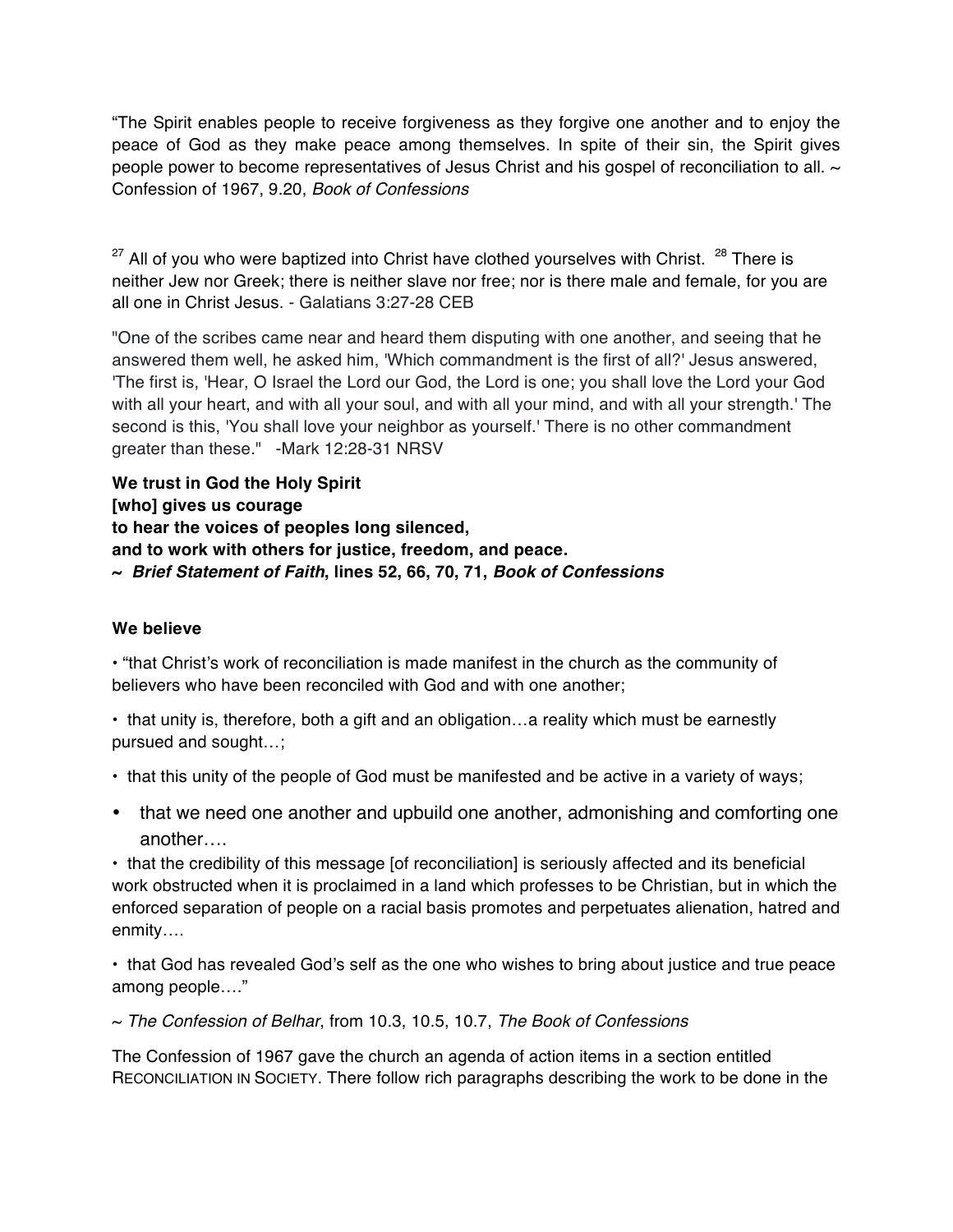areas of  $\cdot$  racism,  $\cdot$  international peace,  $\cdot$  poverty,  $\cdot$  gender. In paragraph a, the church confessed;"

"The church is called to bring all people to receive and uphold one another as persons in all relationships of life: in employment, housing, education, leisure, marriage, family, church, and the exercise of political rights. Therefore, the church labors for the abolition of all racial discrimination and ministers to those injured by it." *BofC* 9.44

However, a critical step has been omitted: a confession by participants of their complicity, either overtly or unconsciously, in the very problems described. Gifts continue to be brought to the altar, but reconciliation demands that those who have benefitted from the injustice, even if not obviously taking part, apologize for their participation. Without the honest reckoning with past behavior, the tendency is to want to rush from an unpleasant present to a utopian future without apologizing for a destructive past. Cries for redress of past wrongs, for example, The Black Manifesto of 1969, were not heard and true progress was not made. Especially the events of recent years and months have put the problems created by centuries of racial injustice into stark relief and it is past time to be held accountable for the past wrongs, to confess our sin through apology to those who have suffered because of our sins and those of our forebears, and to seek ways to genuinely reconcile with one another.

In the words of Rabbi Abraham Joshua Heschel, "Few are guilty but all are responsible."

# **WHITE SUPREMACY IN THE PRESBYTERIAN CHURCH:**

"Power concedes nothing without a demand. It never did and it never will."

– Frederick Douglass 1857.

The Doctrine of Discovery was proclaimed by Pope Nicolas V in a 1452 letter to Portuguese King Alfonso V. It gave Alfonso the right to enslave into perpetuity "Saracens (Muslims) and pagans and any other unbelievers." This facilitated the Portuguese slave trade from West Africa. Three years later, in 1455, Pope Nicholas V wrote to Alfonso again, giving him his blessing to claim the lands of "other unbelievers." So, it is not surprising that enslaved Africans were brought to North America as early as 1619 to labor on lands claimed under this doctrine. The U.S. Supreme Court in **1823 upheld that doctrine**.

When Presbyterians began immigrating to the Colonies, slavery was already established and some Presbyterians became enslavers. Since then, a tension has existed in the Presbyterian church over condoning or condemning white supremacy and privilege.

- Reverend Francis Makemie, an enslaver, organized the first American presbytery in 1706.
- During the **1740 and 50's** Samuel Davies, an enslaver and educator, held that enslavement was ordained by God, but also championed their literacy and spiritual welfare. In contrast, George Bryan, a Philadelphia Presbyterian leader in the 1750's,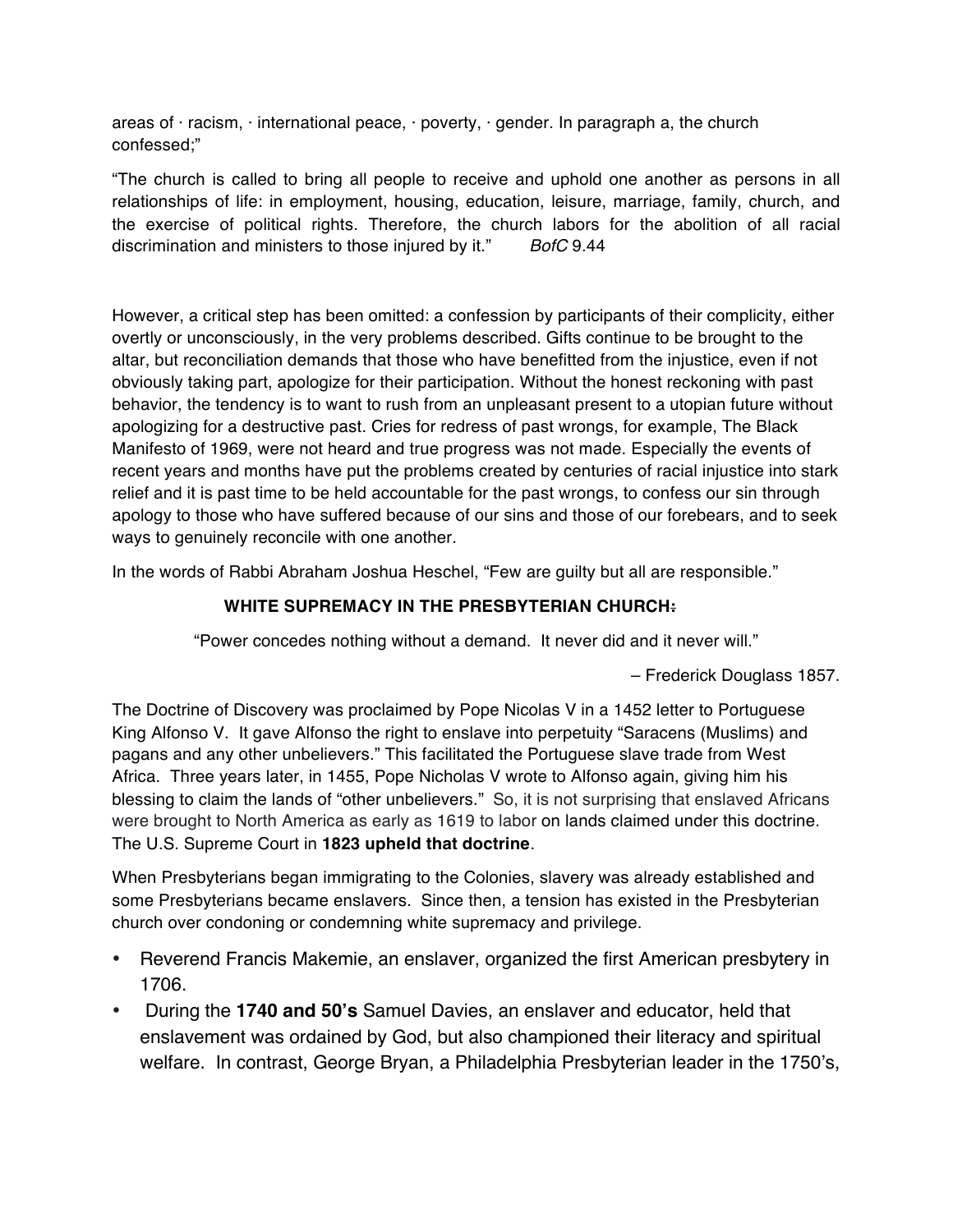was an abolitionist. During the American revolutionary era, it was natural that Presbyterian Colonists would be more questioning of the morality of enslavement.

• In **1776,** Jacob Green, a pastor of the Presbyterian Church in Hanover New Jersey, asked: "Can it be believed that a people contending for liberty should, at the same time, be promoting and supporting Slavery?" Abolitionist Presbyterian George Bryan helped pass a 1780 colonial Pennsylvania law mandating gradual emancipation.

As the Colonial Period ended, slavery was on the wane in the Northern Colonies, but entrenched in the Southern ones. The Presbyterian Church straddled that divide.

During the periods of the Confederation and the early United States, enthusiasm for abolishing slavery continued. The Presbyterian Church's general assembly spoke against enslavement several times. However, reform was quickly mired down over two issues, how to emancipate the enslaved and how to treat free African Americans.

- Between 1787 and 1817 the General Assembly supported the abolition of slavery, but did not strongly support manumission or consider disciplining enslavers.
- In **1818,** the General Assembly described enslavement as inconsistent with the law of God but at the same time defrocked the Reverend George Bourne of Virginia, for condemning enslavers as sinners. It also declared that in slaveholding regions there are conditions that "render an immediate and universal emancipation inconsistent...with the safety and happiness of the master and the slave."
- The General Assembly also called on all Presbyterians "to patronize and encourage the society formed for colonizing in Africa." Robert Finley, director of Princeton Seminary, was among the founders of this movement. Removal of free African Americans appealed to the enslavers' white supremacy and to the antislavery advocates it moved toward abolition without antagonizing the enslavers.
- During the 1830s, Presbyterian evangelist Charles Finney spoke out against slavery, but considered African Americans as inferior and was opposed to the integration of the races. This thinking became the basis for Jim Crow laws.
- When the issue of slavery threatened to split the church, the General Assembly of 1836 postponed further discussion based on a committee report that stated that "slavery was recognized in the Bible and that to demand abolition was unwarranted interference in state laws." During the  $19<sup>th</sup>$ , century two schools of thought emerged among Presbyterians. The anti-slavery activists comprised the new school and were perceived by the conservative wing as a threat to social order. This was the beginning of the North – South schism. The Old School church split along sectional lines at the start of the Civil War in 1861.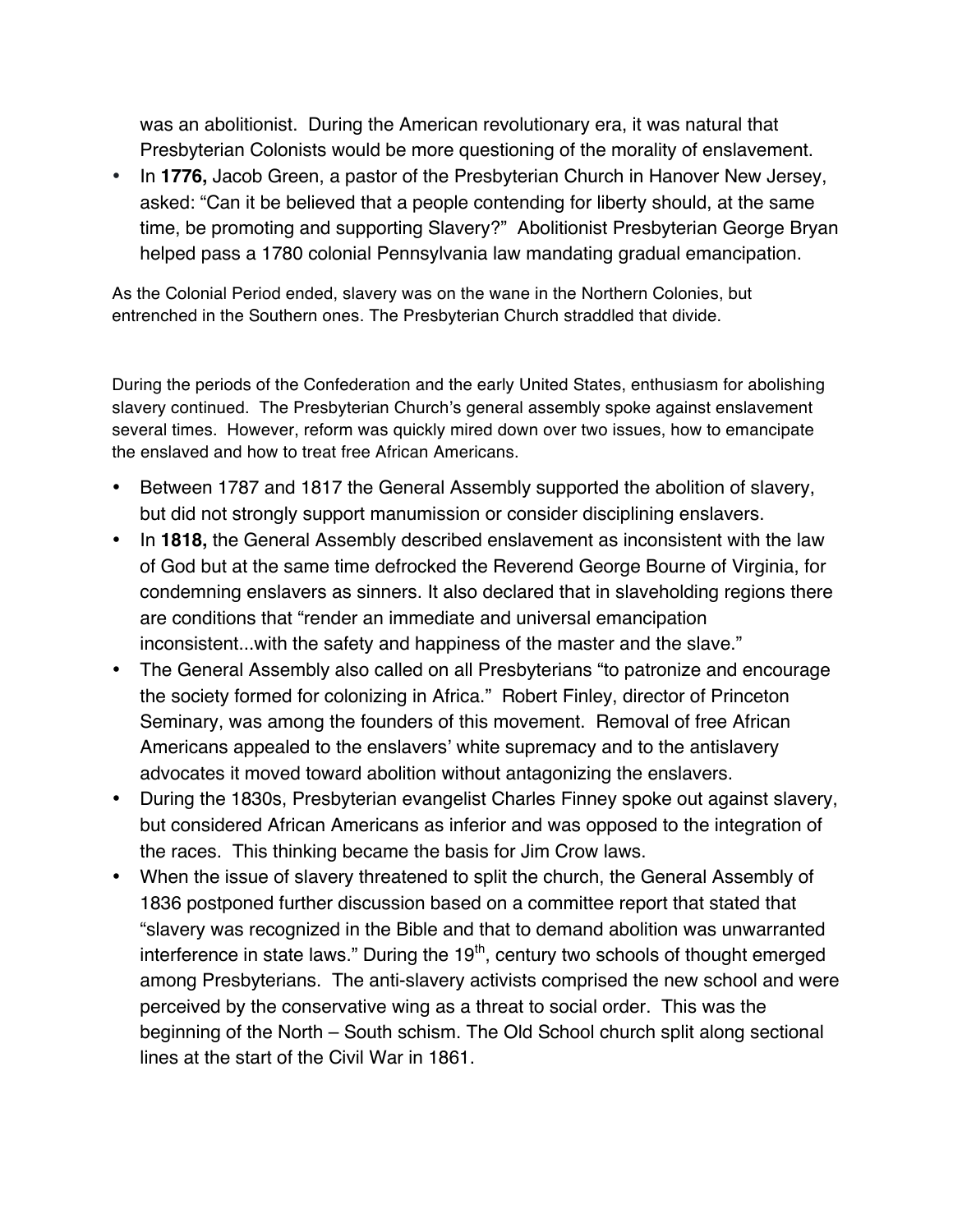• When the Scottish immigrant Covenanters and Seceders formed the United Presbyterian Church of North America (UPNA) in 1858, opposition to slavery was one of their five founding tenets.

The Presbyterian church could claim that it was in theory anti-slavery based on its 1818 statement, but in fact the majority of its leadership was heavily contaminated by white supremacy. James Thornwell and others proposed a positive theological defense of slavery. Charles Hodge and Robert Breckinridge took an accommodationist stance, denying that it was sinful but calling for its eventual and gradual elimination. Albert Barnes was the only prominent theologian who argued that it was sinful and preached abolition. The enslaver, the accommodationist and the abolitionist all shared the same communion table. The Presbyterian Church's failure to take prompt action in early colonial times, or to take a strong stand later on makes it complicit in normalizing chattel slavery, one of the most vicious systems ever to exist in the USA.

African American Christians saw the essence of Christ's message more clearly than white Christians. Free African Americans in the north created a Presbyterianism that had an antislavery, anti-white supremacy theology. African American attendance at Northern Presbyterian churches was not forbidden, but could lead to difficulties. For example, in 1794 at Scotch Presbyterian Church in New York City, African American Katy Ferguson had to be escorted by the pastor to the communion table. As African Americans became Presbyterians, race, class and their own preferences pushed them to form separate congregations. In these churches, with an African American minister, they enjoyed freedom of worship as well as freedom from the paternalism of white pastors. The first of these churches was First African Presbyterian Church in Philadelphia in 1807. Prior to the Civil War, African American Presbyterian Churches were also found in New York state, New Jersey, Washington D.C., and Maryland.

This was an era when most Presbyterian Ministers were trained by apprenticeship to another pastor rather than in seminary. Nevertheless, Theodore Wright became the first African American to graduate from Princeton Theological Seminary in 1828. These educated pastors and their congregants were the seeds of the African American middle class. They were abolitionists and dedicated opponents of white supremacy. They educated a generation of African American Presbyterians that would continue the fight against white supremacy into the Jim Crow era and beyond.

White Supremacy, developed in the Presbyterian and other Christian denominations during the nearly 250 years of enslavement did not vanish but became the force behind new laws that systemically perpetuated white supremacy and economic exploitation of African Americans after the end of Reconstruction.

In 1865, intense northern hostility toward the defeated south provided the political will to keep federal troops in the south for the next twelve years. It was a radical, but ultimately unsuccessful, attempt to establish civil and political equality for African Americans. The U.S. Army withdrew in 1877, leaving the progress African Americans had made at the mercy of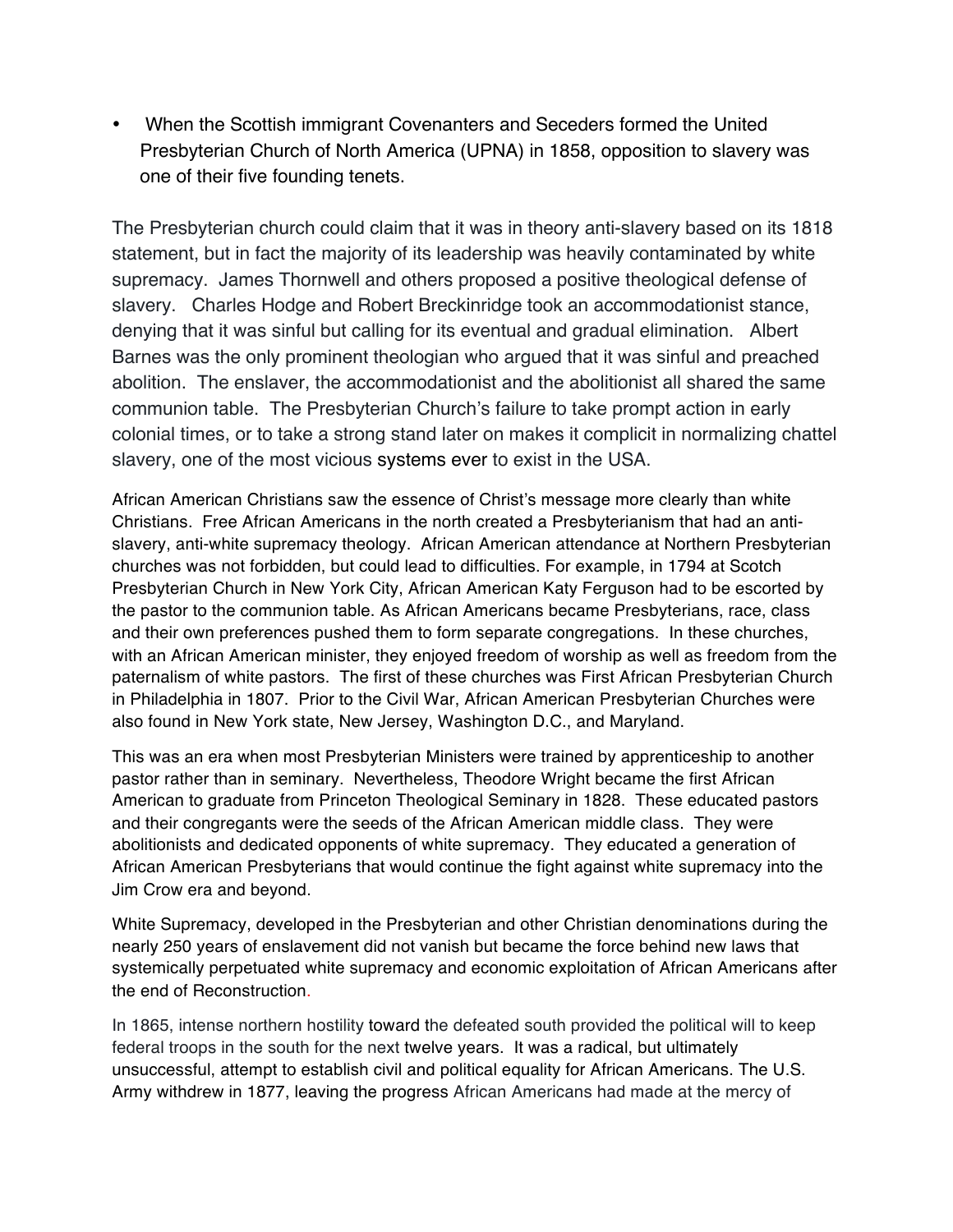southern terrorists and severely limiting the ability of all churches to support relief for African Americans. At the same time liberal Presbyterian leadership was presented with a series of other social issues such as: the burgeoning industrial economy, an increasing secularization of society, scientific challenges to interpretation of the Bible and the Prohibition movement.

White supremacist ideology within the Presbyterian leadership made it easier to address these problems instead of tackling the very difficult issue of African American civil rights. Paternalistic views, like those of Presbyterian evangelist Charles Finney who considered African Americans inferior to whites, were prominent in both Presbyterian leadership and laity. Newspapers, north and south, increasingly reflected language and images that reinforced these views. Thus by 1910 legalized white privilege had returned with a vengeance; in the south, enslavement-based agriculture morphed into share cropping, slave patrols morphed into Black Code laws, and the strict hierarchy of enslaver and enslaved morphed into Jim Crow segregation laws. In the north and mid-west, de facto segregation that had existed prior to the Civil War hardened.

The Presbyterian church's indifference to racial reforms in the late  $19<sup>th</sup>$  and early 20<sup>th</sup> centuries betrayed African Americans and played a significant role in the return of white supremacy. In contrast, African American Presbyterians like Francis Grimke, a founding member of the NAACP, continued to speak out against racism within and without the Church. He and other anti-racist proponents were passionate and eloquent, but nevertheless a minority.

After Reconstruction was dismantled, white supremacy dominated the Presbyterian Church's race relations policy, a policy driven by its members' views rather than by adherence to the gospels or even Church declarations. The lynching of African Americans was condemned by the General Assembly in 1899. Yet, the Presbyterian Church was more interested in driving biblical scholar Arthur McGiffert from its midst in 1900 than in removing Wilmington clergyman Robert Elwood, who in 1903 was responsible for inciting the lynching of African American George White. After a trial and a reprimand by the PC U.S.A. he was allowed to continue in his ministry in Wilmington, until eventually accepting a call to a large congregation in Leavenworth, Kansas.

The Presbyterian church did nothing concrete to support African American civil rights until 1923 when it supported the Dyer Anti-Lynching Act. It would take until 1946 for the General Assembly to address racial equality within the body of the Church directly. Still by 1957, the Committee on Social Education and Action lamented that "further exhortation only emphasizes the gulf between what we profess and what we do." This era of indifference seemed to end with the *Presbyterian Confession of 1967*. However, in 1969, when The Black Manifesto was introduced by James Foreman, the Presbyterian Church refused to follow the recommendations by Black pastors who supported greater inclusion of Black members in the hierarchy of the Church and requested \$5,000,000 in reparations.

What is the current state of white supremacist attitudes in the Presbyterian Church?

Racism has always been an endemic problem and is currently on the rise. Spokespersons for white supremacist ideology are gaining celebrity status by self-publicizing their views on social media. Terrorism against African Americans and other people of color has dramatically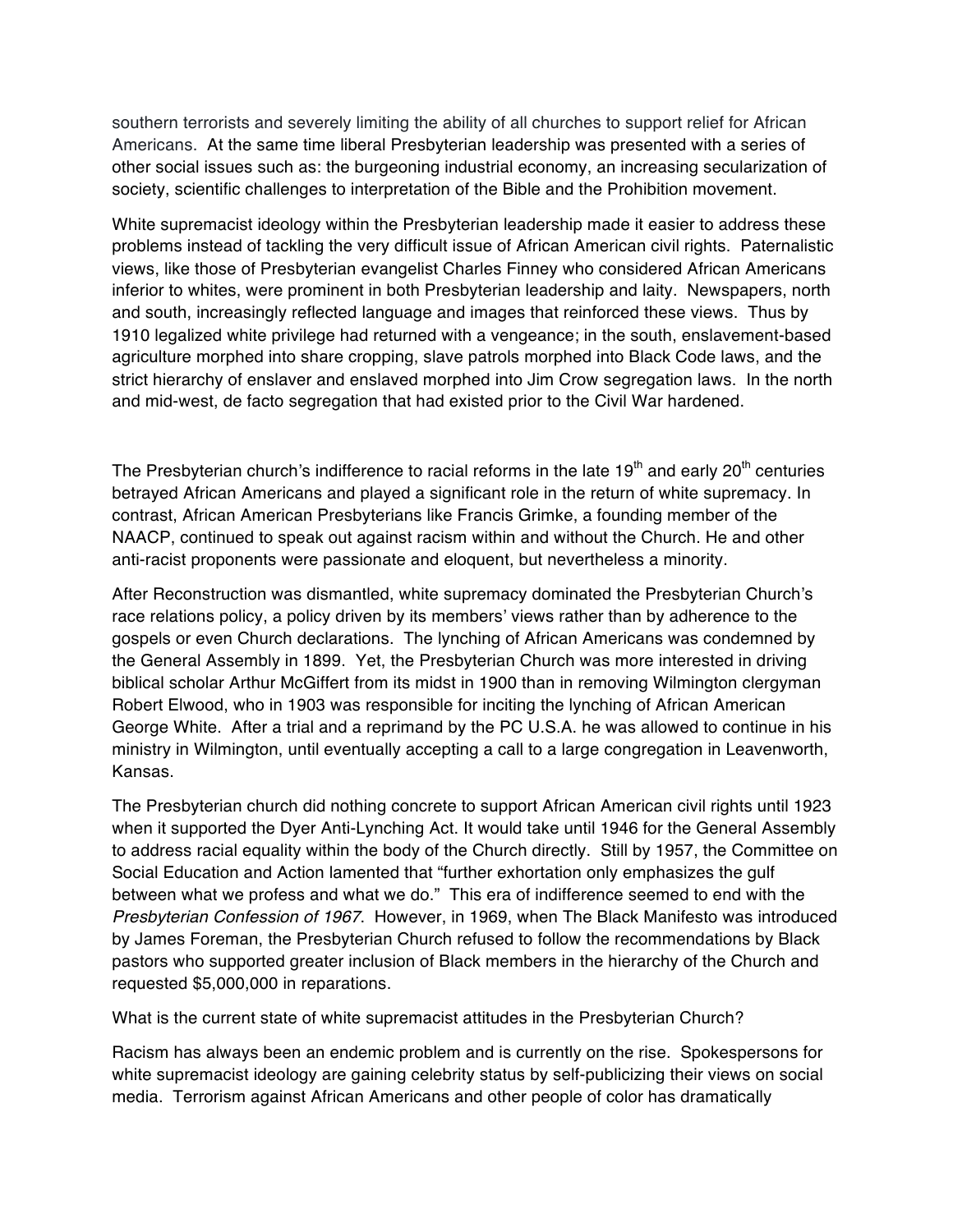increased over the last decade. Evil is present in our country against which the church must take a stand, or stand for nothing. Hopefully, the questions are not if, but when and how. A radical discipleship, one of courage and love, is necessary.

Since the Civil Rights era there has been progress in dismantling white supremacy. But Robert Jones, Southern Baptist scholar and sociologist, concludes that white privilege and white supremacy are stronger in mainstream Protestantism (and Catholicism) than in the religiously unaffiliated. He finds views that ignore the horrific history of racist oppression against African Americans. White Christians' feelings towards African Americans have become more benevolent since the civil rights movement, yet many within the church still blame African Americans for what are clearly after-effects of the original sin of enslavement and do not understand systemic, structural racism.

Since 1967, fifty years of internal reform have given the Presbyterian Church more concrete expressions of the church's commitment to anti-racism: *Facing Racism: A vision of the beloved community* (1999), addition of the *Belhar Confession* to the Presbyterian *Book of Confessions (2016)* the, *Declare an Imperative for the Reformation of the Presbyterian Church (U.S.A) in being a Transformative Church in This Intercultural Era* (2016) and *Facing Racism: A Vision of the Intercultural Community – Churchwide Antiracism Policy* and *Facing Racism: A Vision of the Intercultural Community Antiracism Study Guide.* (2016) These documents, along with the Confession of 1967, serve as a solid foundation for the actions that are to come after the Apology. The PCUSA has been complicit in the making of that scarred history."

The negative use of the term "Critical Race Theory" is an example of the kind of argument that requires a solid response using historical data and Biblical mandates. For we can only solve our equity issues if we learn exactly what the causes and effects of racism are. The aim is to foster a sense of responsibility for our history, not to make people feel guilty. Together then we might begin to solve issues created by white privilege.

It is time for the Word to become our deeds. James 2: 14-17

# **HISTORY OF RACISM IN ST. LOUIS**

Specific examples of racism are necessary in order to bring home the brutality and terror associated with it. Abolitionist and free press martyr Elijah Lovejoy wrote newspaper columns that "invoked rape and the ripping apart of families to force his readers to face slavery's atrocities in terms that were raw and draped in horror." Since this Overture originated in the St. Louis area, it is essential to address its long and important African American history.

Enslavement in St. Louis began with the early Jesuits, who most likely owned enslaved peoples. In 1699, Jesuits, at their settlement at the mouth of the River des Peres, may have been enslavers. St. Stanislaus Seminary enslaved people who lived in multiple dwellings as shown by an 1830s map. St. Louis University students are currently working on a project to document the school's role in slavery.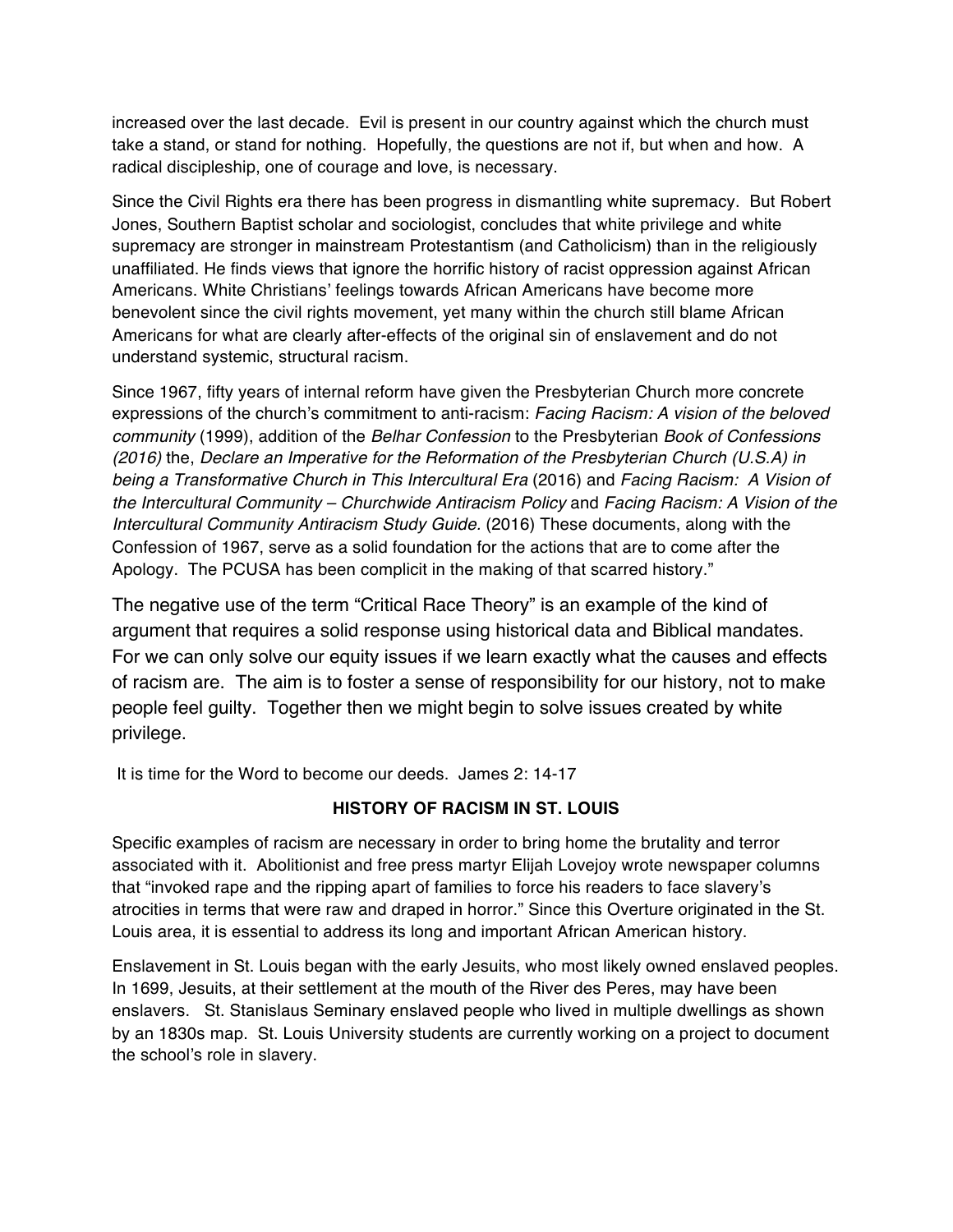In the mid nineteenth century the O'Fallon building, one of Washington University's earliest structures, was named after John O'Fallon, the head of a grand jury that refused to indict the mob that burned Francis McIntosh to death. On the other-hand the founder of the school, William Greenleaf Eliot, and his wife, Abigail, were instrumental in assisting freedom seekers.

In 1780, enslaved people helped successfully defend St. Louis, then under Spanish rule, against the British and their Native American allies at the Battle of Fort San Carlos during the Revolutionary War. This prevented British access to the Mississippi Valley. African Americans toiled on the 19<sup>th</sup> century farms and plantations in Wildwood, Bridgeton, Florissant and other areas to bring profit to the white man. African Americans wrote our local history and enabled us to live our lives of privilege.

At one time, there were over twenty dealers of enslaved people in St. Louis. The most prominent was Bernard Lynch. Slave auctions, mostly as part of probate sales, were probably held on the grounds of the first two log structures of the old Catholic Church and then later at the Old Courthouse. The Underground Railroad played an important role in the area and many freedom suits were heard at the Old Courthouse, including the famous Dred and Harriet Scott case, which helped precipitate the Civil War.

African American John Buckner was hanged to death from a railroad bridge in St. Louis County in 1894, without due process or a trial. In 1836, biracial boatman, Francis McIntosh, was burned alive by a mob in downtown St. Louis, without due process or a trial. Elijah Lovejoy, pastor and publisher, wrote that McIntosh burned for eighteen minutes and begged to be shot. Lovejoy preached at Old Des Peres Presbyterian Church in St. Louis County in the early 1830s, and also in St. Charles, Missouri as well as Alton, Illinois. For his strong abolitionist views, he himself was killed by a proslavery mob in Alton while defending his printing press. The last area lynching occurred in 1942 in Sikeston when Cleo Wright was murdered.

The 1917 East St. Louis Massacre was described as the worst labor related violence and among the worst race riots in U.S. history – 250 African Americans killed, 6,000 left homeless and 7.8 million dollars in damaged property (in 2019 dollars).

Mill Creek Valley, an African American neighborhood, was leveled in 1954 for redevelopment – around 20,000 people, 95% of them African American, were displaced. Well-known African American protests include the 1943 Jefferson Bank & Trust demonstration, led by Norman Seay and the 1943 Southwestern Bell pickets.

Percy Green, founder of ACTION, and Richard Daly, climbed the Arch in 1964 to protest the exclusion of African Americans from jobs related to the building of the Arch.

William Lacy Clay, Sr., led protests over the closing of the African American Homer G. Phillips Hospital.

Restrictive covenants, redlining and other racist real estate practices have a long tradition in St. Louis. The legality of housing covenants was challenged in the 1946 *Shelley v. Kraemer* housing covenant case. Cote Brilliante Presbyterian Church and the Waggoner Place Methodist Episcopal Churches helped fund Kraemer on the pro covenant side. When such covenants were deemed unconstitutional, white flight followed. In 1954 Cote Brilliante closed and then reopened as an African American congregation on the same site.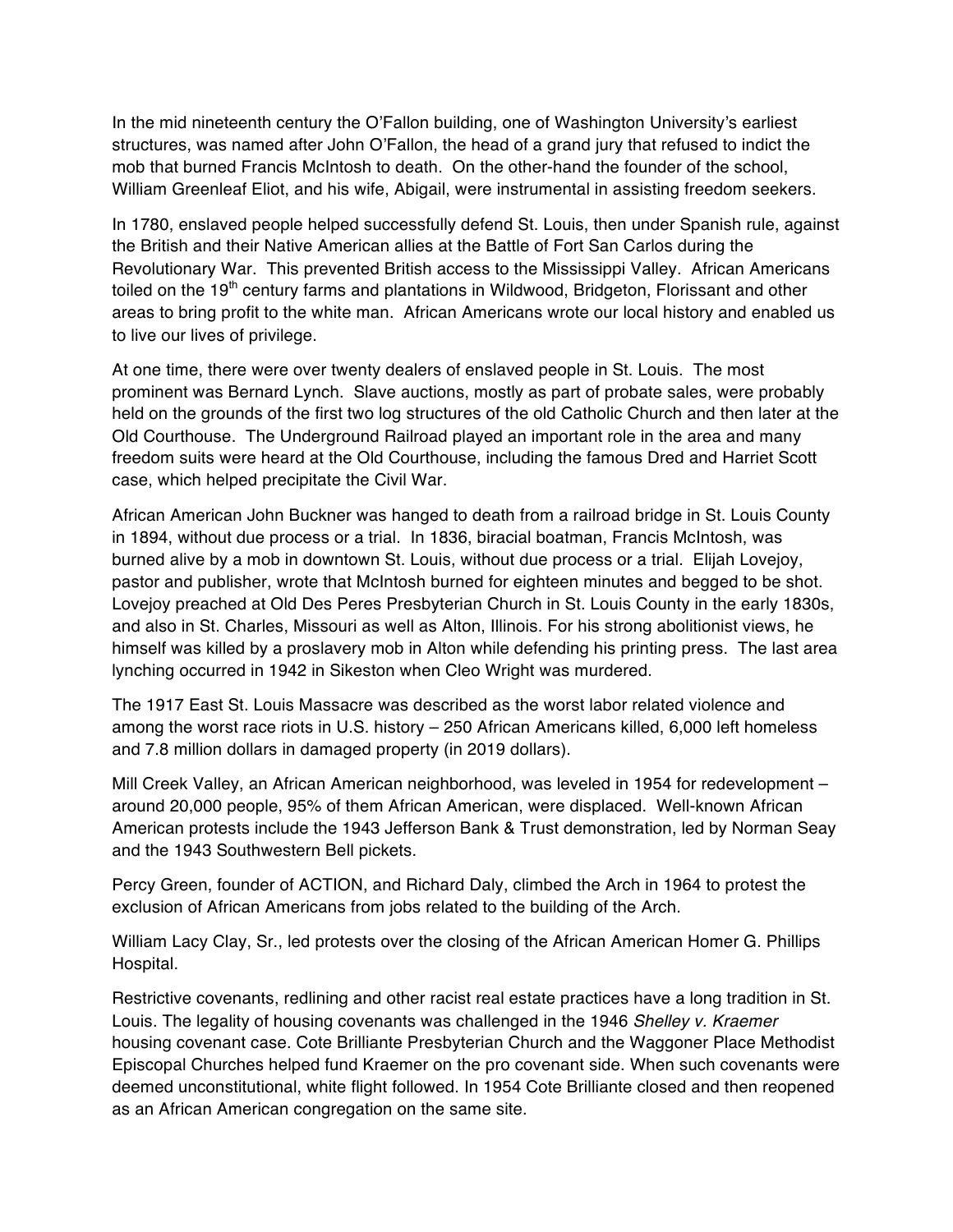Third Presbyterian Church was also impacted by white flight from North St. Louis. In 1955 the church took a vote and said there were "too many Negroes moving into this community. We don't know how to minister to them and we don't want to minister to them so we vote to close."

Racism in contemporary times rears its ugly head in the police shooting of Michael Brown and the Ferguson uprising, the acquittal of policeman Jason Stockley, other local shootings involving police and African Americans, the resurgence of white supremacist groups and continuing discriminatory real estate practices and voting regulations. The killing of Michael Brown led to the founding of The Black Lives Matter movement.

Sundown towns, where Black people had to be out of town by sundown, were located throughout rural Illinois and Missouri. The Ku Klux Klan has a historical and current presence in Missouri. The Aryan Nation headquarters are in Wood River, IL. Other hate groups are spread throughout Missouri, with two located within the current boundaries of the Presbytery of Giddings-Lovejoy.

The rich history of St. Louis includes the heroic actions of the Underground Railroad conductors, preachers and abolitionists, freedom lawsuits, the United States Colored Troops in the Civil War and more. Let us remember forever the souls who fought to overcome racism: the Roberson Brothers, Rev. John Berry and Mary Meachum, Rev. John Anderson, Dred and Harriet Scott, Priscilla Baltimore, Annie Malone, Archer Alexander, Charlton Tandy, James Milton Turner, Peter and Nancy Jane (Rutledge) Hudlin, Fr. Moses Dickson, Caroline Quarlls, Elijah Madison, Elijah Lovejoy, William Greenleaf Eliot, Josephine Baker, Norman Seay, James Buford, Percy Green and many others.

This history of St. Louis Metro and southeast Missouri is scarred by the legacy of slavery and racism. We acknowledge that the history of the St. Louis region is scarred by the legacy of slavery and racism and that the Presbytery of Giddings-Lovejoy has been complicit in the making of that scarred history."

#### **Bibliography for Apology Historical Rationale**

Blum, Edward J. *Reforging the White Republic: Race, Religion, and American Nationalism, 1865-1898*. Louisiana State University Press, Baton Rouge, 2005 [Kindle version.]

Downey, Dennis B. *The Lord's Messenger: Racial lynching and the Church Trial of Robert Elwood.* The Journal of Presbyterian History, Vol. 79 No. 2, 2001, pp. 135-149

Emerson, Michael O. and Smith, Christian, *Divided by Faith; Evangelical Religion and the Problem of Race in America.* Oxford University Press, New York, 2000.Books, 2021.

Ellingwood, Ken. First to Fall: Elijah Lovejoy and the Fight for Free Press in the Age of Slavery. Pegasus Books, 2021.

Frazier, Harriet. *Lynchings in Missouri 1803-1981.* McFarland & Company, Inc. Jefferson, North Carolina ad London, 2009.

Gossett, Thomas F. (1997), *Race.* Oxford University Press, New York and Oxford. [see Chapter VIII for a discussion of white supremacy in the social gospel movement.]

Jones, Robert. *White Too Long: The Legacy of White Supremacy in American Christianity*. Simon and Schuster, 2020. [Kindle Version.]

Guelzo, Allen C. *Reconstruction a Concise History*. Oxford University Press, New York., 2017. [Kindle Version.]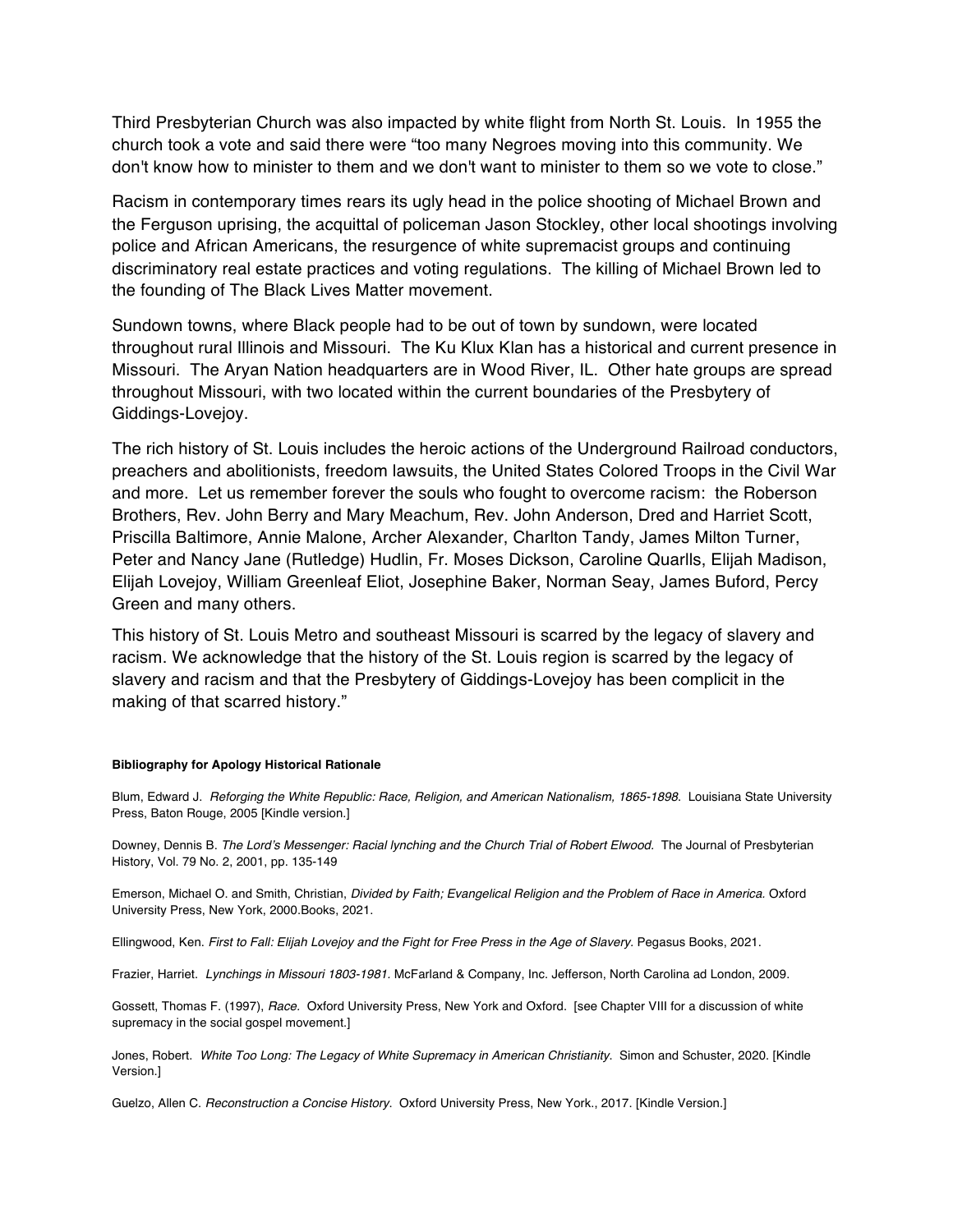Irving, Debby*. Waking Up White; and Finding Myself in the Story of Race.* Elephant Room Press, 2014.

Johnson, Walter. *The Broken Heart of America: St. Louis and the Violent History of the United States*. Basic Books, 2020.

Kendi, Ibram X. Stamped From the Beginning; the definitive History of Racist Ideas in America. Nation Books, New York, 2016.

Moorhead, James, *Presbyterians and Slavery.* Princeton Slavery Project, 2021, slavery.princeton.edu/stories/presbyterians-andslavery

Murray, Andrew E. *Presbyterians and the Negro – A History.* Presbyterian Historical Society, Philadelphia, 1966.

Noll, Mark A. *Theology, Presbyterian* History*, and the Civil War.* The Journal of Presbyterian History, 89, No.1, 2011, pp. 4-15.

Parsons, Elaine. *Ku-Klux*: *The Birth of the Klan during Reconstruction*. University of North Carolina Press, 2015.

Rochester, Shawn D. *The Black Tax: Or the Cost of Being Black in America*. Good Steward LLC, 2017.

Simpson, Brooks D., *Let Us Have Peace: Ulysses S. Grant and the Politics of War and Reconstruction, 1861-1868*. The University of North Carolina Press, Chapel Hill and London, 1991.

Spangler, Jewel L. *Proslavery Presbytrians: Virginia'w Conseervative Dissenters in the Age of Revolution.* The Journal of Presbyterian History, 78, No. 2, 2000. pp. 111-123.

Wilson-Hartgrove, Jonathan. *Reconstructing The Gospel; Finding Freedom from Slaveholder Religion.* Inter-Varsity Press, Downers Grove, Ilinois, 2018.

Wood, Joe. *Ugly Water.* Lulu.com St. Louis, 2005.

Wikipedia contributors. "Arthur Cushman McGiffert." *Wikipedia, The Free Encyclopedia*. Wikipedia, The Free Encyclopedia, 26 Feb. 2020. Web. 3 Sep. 2021.

# **APPENDIX C**

# **Rationale for Concurrence from the Presbytery of Baltimore to the Overture to** *the* 225<sup>th</sup> General Assembly (2022) of the PCUSA from the Presbytery of Giddings-Lovejoy to offer An Apology to African Americans for the Sin of Slavery *and Its Legacy*

The Overture presented by the Giddings-Lovejoy Presbytery and with which the Presbytery of Baltimore here concurs, AN APOLOGY TO AFRICAN AMERICANS FOR THE SIN OF SLAVERY AND ITS LEGACY, offers a series of concrete actions that we believe are the necessary next step in the PCUSA's long and continuing journey toward racial reconciliation.

In particular, the Overture directs the Office of Public Witness to refute arguments and laws prohibiting the teaching of a fully-inclusive history of the United States; directs the Presbyterian Mission Agency to develop curricula on the legacy of slavery to foster repentance, apology, reconciliation, and restorative justice; encourages the components of the Church to examine their own histories; and commits the PCUSA to restorative justice and reparations, including through budget allocations and other tools. The emphasis on apology and restorative justice distinguishes this Overture from prior racial justice actions taken by the PCUSA, and the result of the Overture will be to provide congregations, presbyteries, and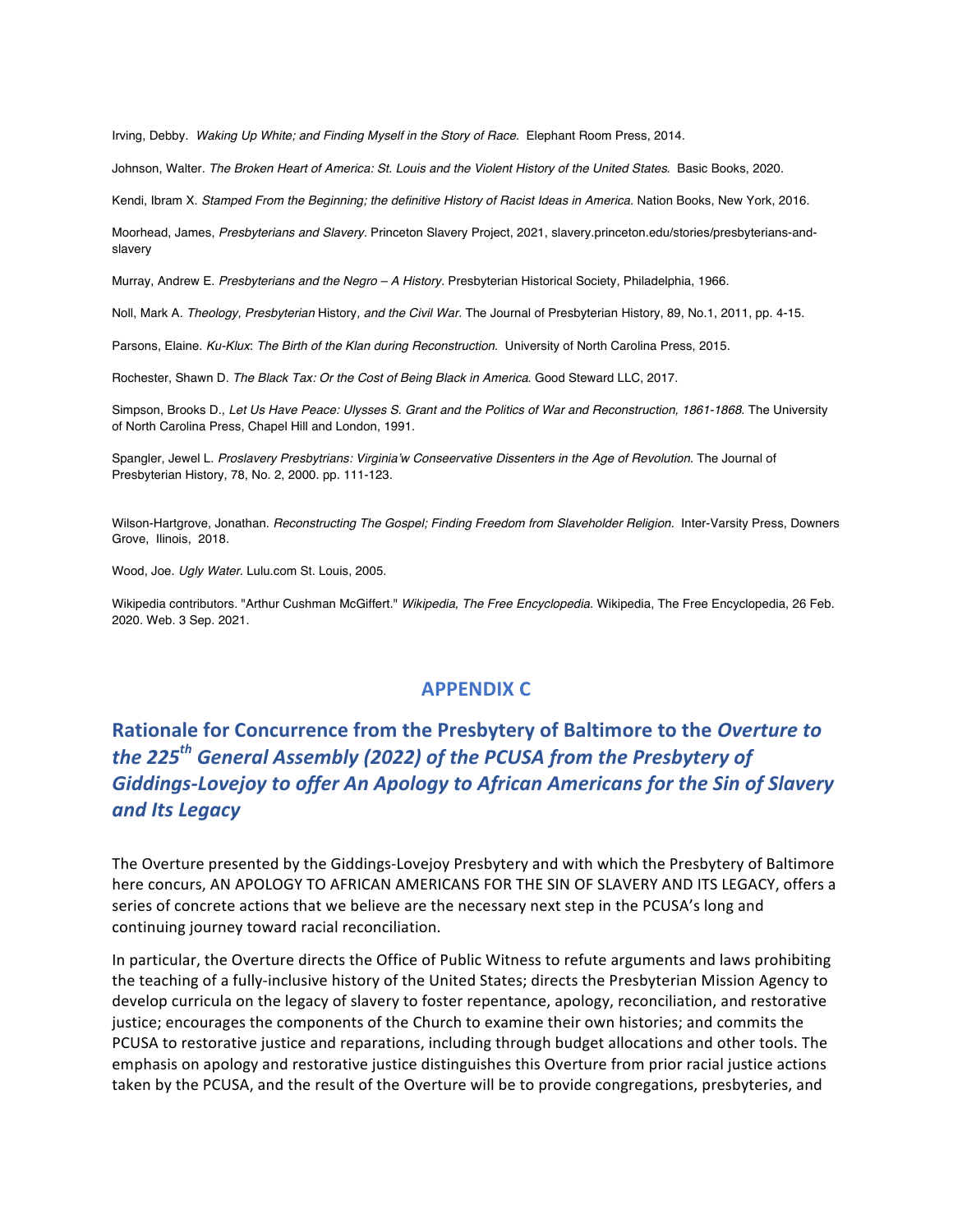synods with the context and resources required to do meaningful and impactful work toward reconciliation.

## **Additional Theological Rationale**

We must acknowledge at the outset that Scripture and theology have long been used to justify and rationalize racial injustice, not only in the form of slavery but in the ongoing perpetuation of a status quo that includes deeply entrenched racial inequities. Rev. Kelly Brown Douglas wrote in *Sojourners*, "One must recognize the way in which Christianity's monotheistic claims not only provided justification for enslaving black people and sacred legitimation for White supremacist policies such as the Discovery Doctrine, but also continue to provide theological legitimation for aggressive policies that dehumanize, if not destroy, people who are seen as religiously or culturally different, tacitly fostering a kind of Christian nationalism."i

We reject this misuse of Scripture and take to heart these words:

And I tell you, make friends for yourselves by means of dishonest wealth so that when *it* is gone, they may welcome you into the eternal homes. – Luke 16:9 NRSV

In the spirit of Luke's Gospel, Rev. Mary Speers has written that we are compelled to put the dishonest wealth accumulated through slavery and White supremacist policies and practices to the work of making friends with those who have been wronged by them."

Then you shall call, and the Lord will answer; you shall cry for help, and he will say, *Here I am. If you remove the yoke from among you, the pointing of the finger, the speaking* of evil, if you offer your food to the hungry and satisfy the needs of the afflicted, then your light shall rise in the darkness and your gloom be like the *noonday.* The Lord will guide you continually, and satisfy your needs in parched places, and make your bones strong; and you shall be like a watered garden, like a spring of water, whose waters never fail. Your ancient ruins shall be rebuilt; you shall raise up the foundations of many generations; you shall be called the repairer of the *breach, the restorer of streets to live in.* – *Isaiah 58:9-12 NRSV* 

In doing this work, we seek to repair the breach that the sin of slavery and the legacy of White supremacy have made between us.

> For our struggle is not against enemies of blood and flesh, but against the rulers, *against the authorities, against the cosmic powers of this present darkness, against the spiritual forces of evil in the heavenly places.* – *Ephesians* 6:12 NRSV

We name as our enemies, not individuals of flesh and blood who have benefitted from the status quo of White supremacy but those rulers and authorities, laws and policies, that maintain that systemically and institutionally racist status quo.

Why do you see the speck in your neighbor's eye, but do not notice the log in your *own* eye? Or how can you say to your neighbor, 'Let me take the speck out of your *eye,'* while the log is in your own eye? You hypocrite, first take the log out of your *own eye, and then you will see clearly to take the speck out of your neighbor's eye. – Matthew 7:3-5 NRSV*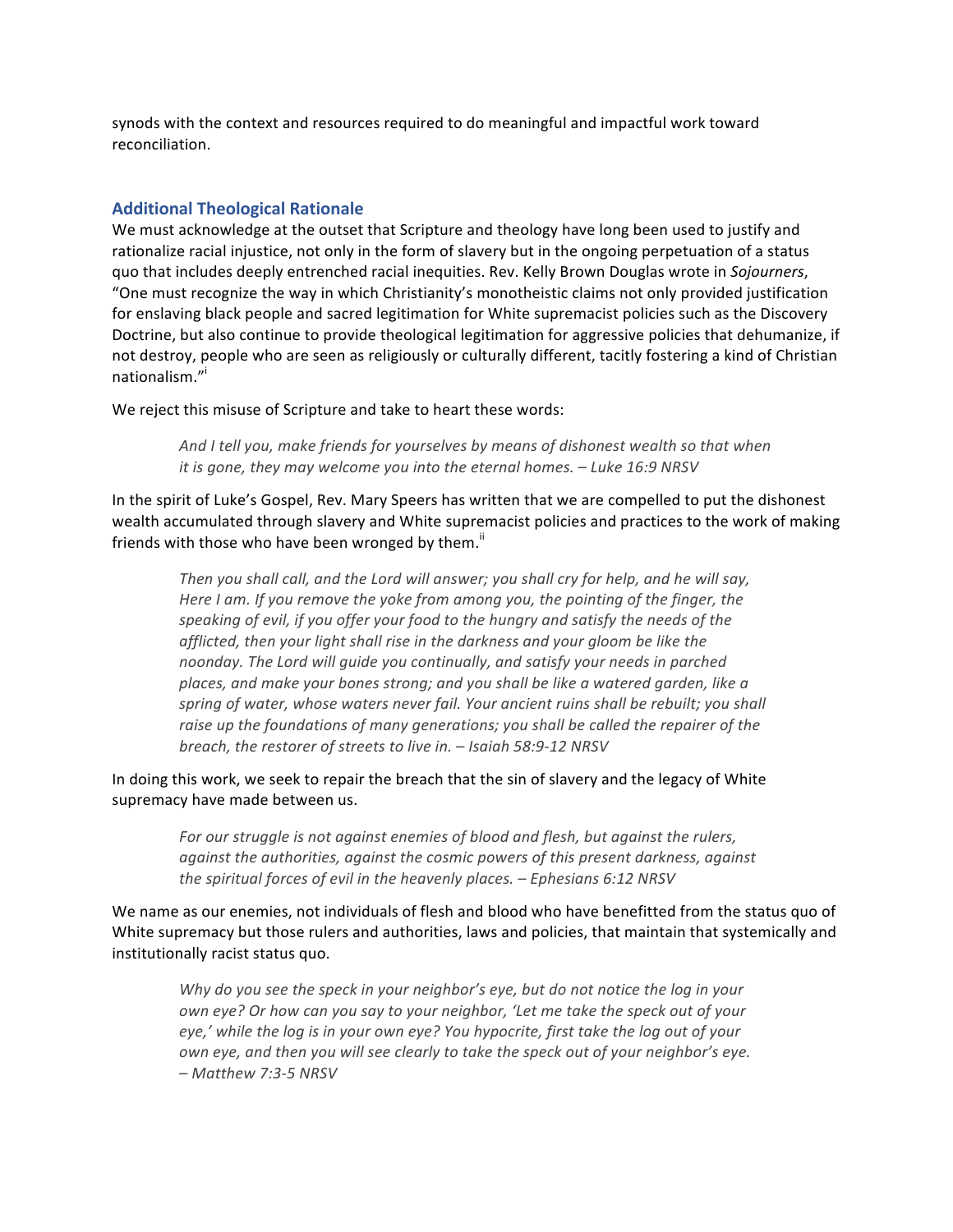In so doing, we recognize the reality of our own complicity in White supremacy, both individually and in the institution of the Church, and commit ourselves to remedy this hypocrisy by taking the log out of our own eye.

#### *We believe:*

- *That the church must stand by people in any form of suffering and need,* which implies, among other things, that the church must witness against and *strive against any form of injustice, so that justice may roll down like waters, and righteousness like an ever-flowing stream;*
- That the church as the possession of God must stand where the Lord stands, *namely against injustice and with the wronged;*
- That in following Christ the church must witness against all the powerful and *privileged who selfishly seek their own interests and thus control and harm others.*

## *– The Confession of Belhar, The Book of Confessions*

We commit ourselves to stand where the Lord stands, against injustice and with the wronged. "Injustice anywhere is a threat to justice everywhere," Rev. Dr. Martin Luther King, Jr. wrote in his Letter from Birmingham jail, "We are caught in an inescapable network of mutuality, tied in a single garment of destiny. Whatever affects one directly, affects all indirectly."<sup>iii</sup>

## The Presbytery of Baltimore Experience and its commitment to restorative justice

Following the 2015 killing of Freddie Gray in police custody in Baltimore, there has been a renewed interest in and commitment to the work of racial justice in the Presbytery of Baltimore. For the next year, there were many conversations, Bible studies, prayer services, and dialogues across the Presbytery as we struggled to find a way forward together.

The Presbytery of Baltimore overtured the 222<sup>nd</sup> General Assembly (2016) to establish a "Racism Truth and Reconciliation Commission" of the PCUSA.<sup>iv</sup>Referencing the 1999 PCUSA General Assembly report "Facing Racism: In Search of the Beloved Community," the Overture acknowledged that "dismantling racism is a long term struggle."Several points from the rationale offered there are worth restating here:

"As we make this overture, we recognize that we have not done enough to address racism in our own community. Therefore, we are in the early phases of developing *concrete steps to address the issues of racism, injustice and poverty."* 

*"To be agents of change in dismantling racism in our society, we must acknowledge*  that it exists within the church. In so doing we recognize our own history of racism *both internally as an organization (at all levels of the church) and as institutional members of society."*

"Despite the efforts to change public policies and put an end to segregation, we *continue to live in divided neighborhoods with divergent experiences. We have failed* to fully comprehend the ways that racism persists today both inside and outside of *our* church. As an institution founded and dominated by 'White' Christians, we need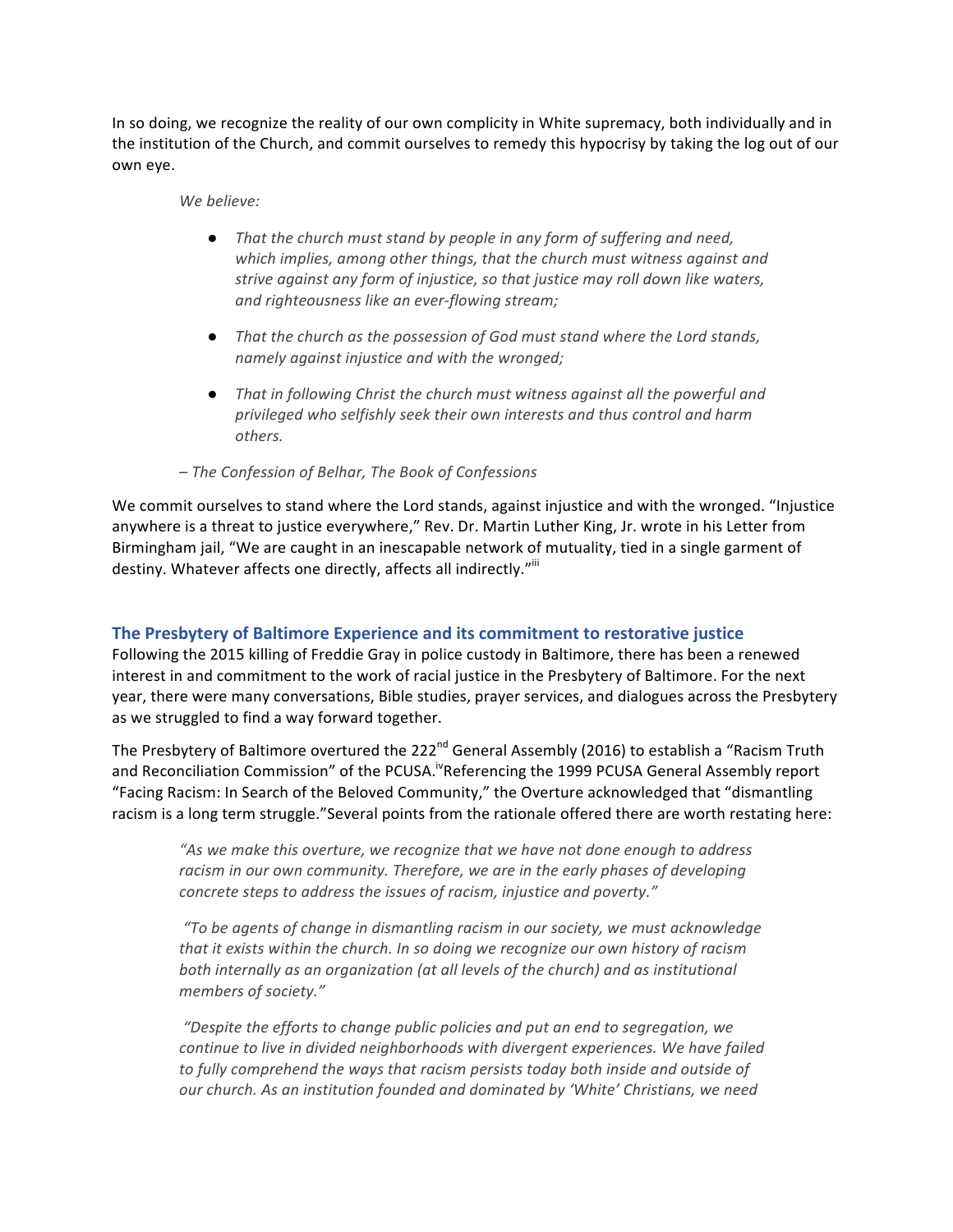*to* create opportunities to listen to those who suffer from racist policies and *practices."*

"In order for such reconciliation to occur, however, we must be willing to hear and tell *the truth of our sins, trusting 'that God's life-giving Word and Spirit has conquered* the powers of sin and death, and therefore also of irreconciliation and hatred, bitterness and enmity, that God's life-giving Word and Spirit will enable the church to *live in a new obedience which can open new possibilities of life for society and the world.'"* 

### In a separate resolution to the same General Assembly, $\theta$  it was noted that:

*"We can learn from the experience of brothers and sisters around the world who have found time and again that reconciliation does not occur without first* acknowledging the truth of the harms that have been committed. We can not heal our brokenness until we see what has been broken and confess our role."

At the September 2018 Gathering of the Presbytery of Baltimore, a Dismantling Racism training policy was adopted, including the formal recognition of the emergent Dismantling Racism Team under the direction of The Presbytery's Commission on Reconciliation. ViThe Presbytery soon contracted with Baltimore Racial Justice Action, a local non-profit, to provide racial equity training as part of the implementation of that policy. As of October 2020, 120 individuals in our Presbytery have received this training, which provides a template and "lessons learned" guidance to others as they seek to implement similar programming. In 42 post-training evaluations, 79% of respondents agreed that "the discussion of history of racism in the Presbytery was helpful to [our] understanding of racism in the Church" and in 23 medium- to long-term, follow-up surveys, all but one of the respondents said that they have continued their study of racism.

More recently, congregations in Baltimore have been impacted by and responded to the killings of George Floyd, Breonna Taylor, Ahmaud Arbery, and others. Many joined in the protests and rallies that ensued. For many, 2020 witnessed a further uncovering of the racial disparities and divisions in our country. At the same time, some congregations experienced internal conflict over differing views about the impact of racism on current events, whether to respond as a congregation, and if so, how. That Fall, the In the Loop Ministry Group of the Presbytery<sup>vii</sup> began a series of online discussions and presentations centered on the legacy of racial injustice called "B'More Human."<sup>viii</sup> In its first season, the series considered the legacy of slavery, racial disparities in health and wealth, the stolen gift of Black American music, the situation of Black women in America in particular, and Liberation Theology. It has also included an annual spoken word contest in honor of Rev. Dr. Martin Luther King, Jr. The current season of the B'more Human series has focused more specifically on restorative justice and reparative action, in part in response to a call from members to explore more deliberately how we can expand our knowledge and understanding of these legacies and transform these injustices into actions to repair past harms. In that context, the present overture on restorative justice and reparations is timely and welcome.

We understand that the recommendations of this Overture are complex in their implementation. The Presbyterian Church (U.S.A.) and the Presbytery of Baltimore are institutionally White (that is, majority White membership and White European in its origins and polity). At the same time, we are also a community with Black Americans, Indigenous Americans, and other people of color, and persons of many different nationalities and ethnic origins. Through our conversations and study as part of our Dismantling Racism work, our White members have become increasingly aware of the different histories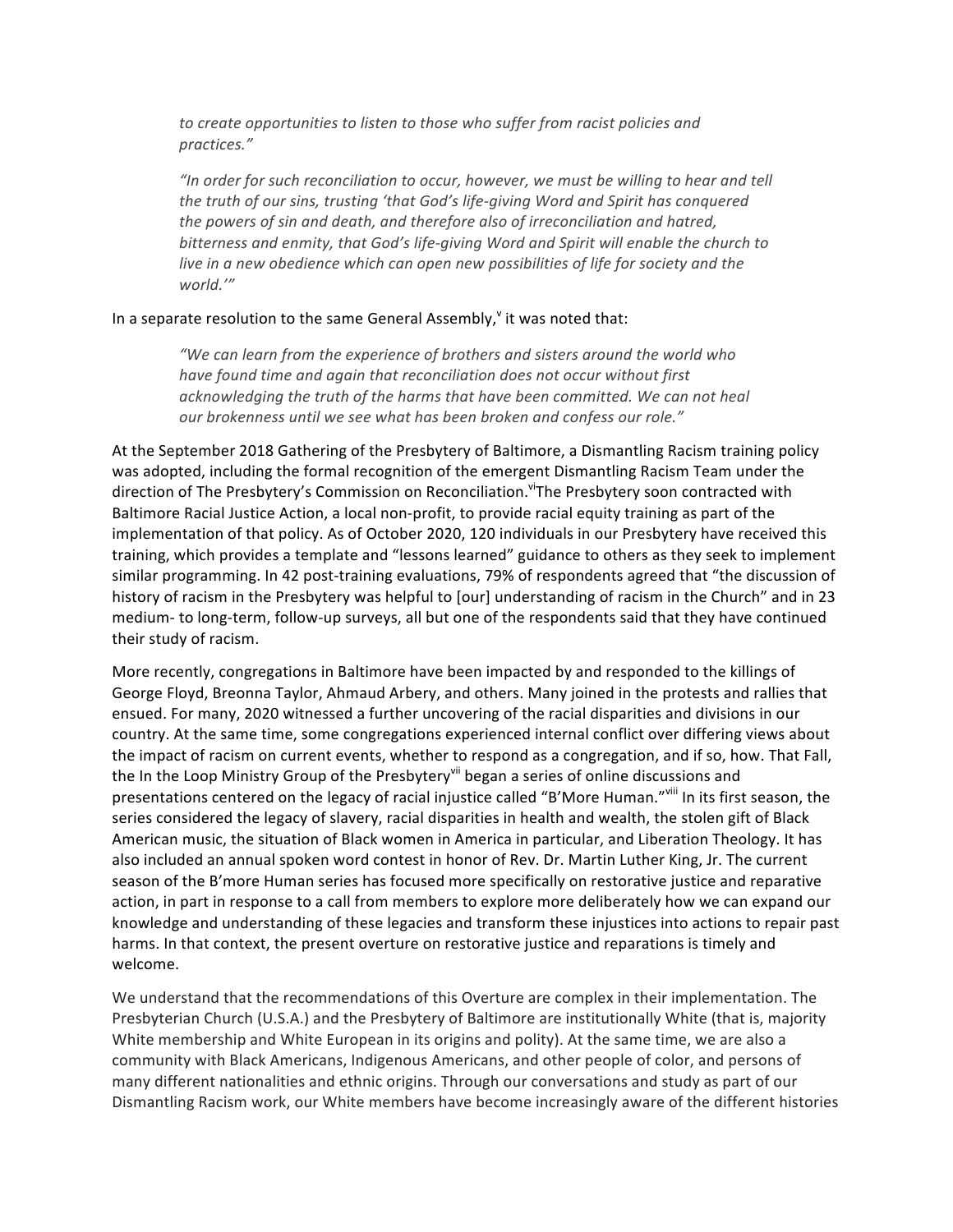we carry within our individual churches and the Presbytery, histories that are born of different racial experiences and passed down through different traditions. As a White institution, we have too often privileged the White voices while silencing and obfuscating the voices of Black American members and other people of color. It is, therefore, the burden of the White members to apologize to our Black American siblings within the PCUSA. We confess together and repent together as members of one body, one community of faith, and one institution. These sins, which we are only now willing to confess and acknowledge as "the log in our eye," have been all too visible to our Black American members and have come too late for some.

## **Teaching a fully inclusive history of the United States**

We affirm the importance of revisiting our history, as a nation and as a Church in all its expressions, as necessary to an authentic act of repentance and understanding the work of reparations before us. Our understanding of history must be fully inclusive of voices that have long been silenced. That inclusion requires constant vigilance against continued efforts and measures seeking to conceal or exclude them further. We have heard some who reject the idea of restorative justice, including reparations, as an appropriate remedy for the legacy of slavery and racial injustice in the United States because those who enslaved or who were enslaved are no longer living today or because the federal government does not have the means of implementing such a program. These arguments result from the incomplete record of American history that the PCUSA's Office of Public Witness advocacy would combat under this Overture.

Following the 250 years of chattel slavery that began in the colonies and continued in the United States, 100 years of Jim Crow laws continued the abuse and discrimination of and against Black Americans, including many who are alive today. Even into the Civil Rights era, much of the progressive legislation of the mid-20<sup>th</sup> century was written in an implicitly racially discriminatory fashion. As Sen. Cory Booker (D-N.J.) argued in a 2019 House of Representatives subcommittee hearing on H.R. 40, "Many of the bedrock policies, in fact, that ushered generations of Americans into the middle class were designed to exclude African Americans, from the GI Bill to Social Security, intentionally designed to exclude Blacks, as was school segregation, redlining...."<sup>ix</sup>Far from distant memories, these injustices continue to contribute to racial disparities in health, education, criminal justice, and economic and environmental well-being. Likewise, there are multiple instances of reparative actions taken or considered by the federal government throughout its history, from the broken promise of "40 acres and a mule" to the newly emancipated and the contemporary reparations that *were* paid out to their former enslavers to the Civil Liberties Act of 1988 that paid out \$1.6B in reparations to the living victims of the racist internment of Japanese Americans during World War II.

In refuting arguments and laws prohibiting this fully inclusive understanding of our nation's history, the Office of Public Witness would work to repair the historic failure of the PCUSA to speak out against such injustices.

## **Encouraging congregations, presbyteries, and synods to study their histories**

The Baltimore Presbytery and many of its churches have undertaken independent studies of their respective and shared histories, a process that we have found generally rewarding and motivating in our pursuit of racial justice and reconciliation efforts. We here share some of what we have learned in the spirit of this Overture that encourages PCUSA congregations to do the same.

The period immediately before the Civil War was a period of general prosperity and rapid expansion for the Presbytery of Baltimore, with eight Presbyterian churches founded in the city between 1844 and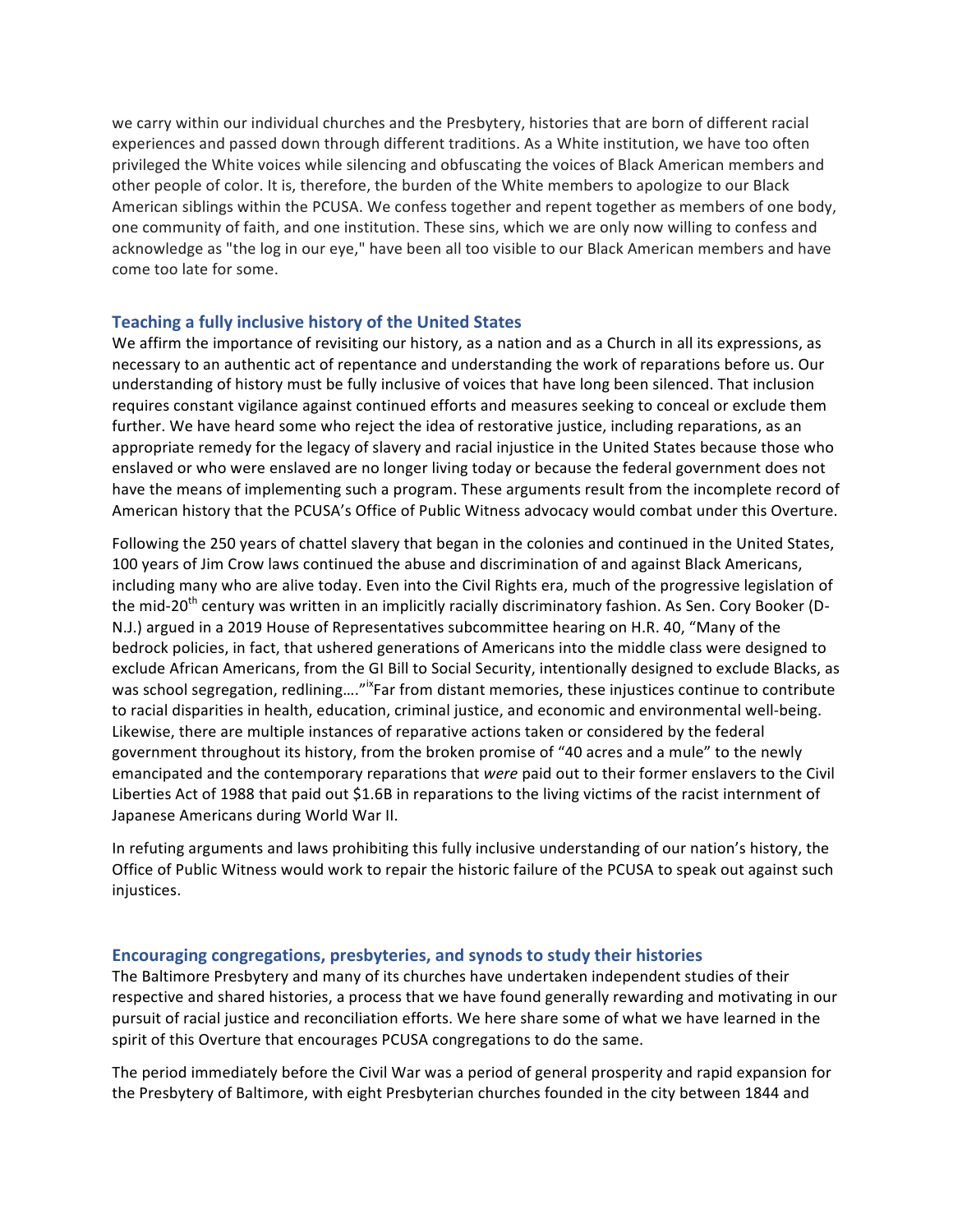1855 alone.<sup>x</sup> Among them, only Madison Avenue Presbyterian Church was established to serve a primarily Black congregation, and it was founded under a White pastor (indicative of the generally patronizing and paternalistic perspective taken by White Presbyterians of the day towards their Black neighbors). Madison Avenue eventually installed a series of Black pastors in later years, including Rev. Hiram Revels, who later became the first Black man to serve in the United States Senate. In other churches, both free and enslaved Black congregants were counted among their membership. Still, Black congregants were relegated to back seats or the gallery, and separate mission schools and Bible classes were established for them.

It is unlikely that this rapid expansion of the Presbytery could have been accomplished without profiting in some way from the active enslavement of people, which comprised a large segment of the American economy at the time. For example, census reports from 1850 and 1860 reveal that several members of the committee to establish South Presbyterian Church (now Light Street), comprised of representatives from First Presbyterian, Central Presbyterian, and South Presbyterian churches, held ownership over enslaved people.<sup>xi</sup>Brown Memorial Presbyterian Church was founded in 1869 with a \$150k endowment (equivalent to \$3 million in 2022<sup>xii</sup>) from Isabella Brown in memory of her husband, George Brown. George Brown worked in his father's investment banking firm, Alex Brown and Sons, an international trading firm that was the leading exporters of cotton to Liverpool, actively participated in the trafficking of enslaved people across the Atlantic, and as the oldest investment bank in the United States (founded by Alexander Brown in 1800 in Baltimore) provided loans to plantation owners.

The Civil War years were particularly divisive for Maryland as a border state. When the  $73<sup>rd</sup>$  General Assembly adopted Gardiner Spring's Resolutions (1861), formally opposing secession and committing the Presbyterian church to "promote and perpetuate...the integrity of these United States and to strengthen, uphold, and encourage the Federal Government... and to [the] Constitution... we profess our unabated loyalty" in Philadelphia in May 1861, the commissioners from Baltimore voted against it. They instead joined a protest motion from Dr. Charles Hodge of New Brunswick Presbytery, which argued that secession was a political matter and not within the domain of the church.<sup>xiii</sup> As the Rev. John Chester Backus of First Presbyterian Church of Baltimore argued on a separate occasion, "there could be no justification for allowing political differences to become the subject of discord and division in religious matters." Xiv Furthermore, we are aware of at least one pastor from the Presbytery of Baltimore who joined the Presbyterian Church of the Confederates States of America for the duration of the war, only to be reinstalled as pastor at a different PCUSA church in Baltimore upon his return at the war's end.<sup>xv</sup>

Following the Civil War and throughout Reconstruction and beyond, the PCUSA maintained a Board of Missions for Freedman that established schools for formerly enslaved Black youth in the south.<sup>xvi</sup> These were high-performing and well-resourced educational institutions, with funding reaching \$250k in 1918, equivalent to approximately \$4.7M in 2020 dollars. Nevertheless, the question of whether the Committee on Freedman should be separate from the Board of Home Missions was debated even among Black Presbyterian pastors, and it was eventually folded into what is now the Presbyterian Mission Agency.<sup>xvii</sup> As noted in the rationale for the Overture provided by the Giddings-Lovejoy Presbytery, the early  $20<sup>th</sup>$  century saw a division of attention by Presbyterian leadership, with a deemphasis on racial justice in favor of unemployment, the temperance movement, and other social policies even as Jim Crow laws continued to erase the gains made during Reconstruction.

While the PCUSA did not respond to the Black Manifesto of 1969, which called for \$500M from "White churches and synagogues" to support programs towards economic growth, educational opportunities, and the psychological well-being of the Black community, members of the Presbytery of Baltimore were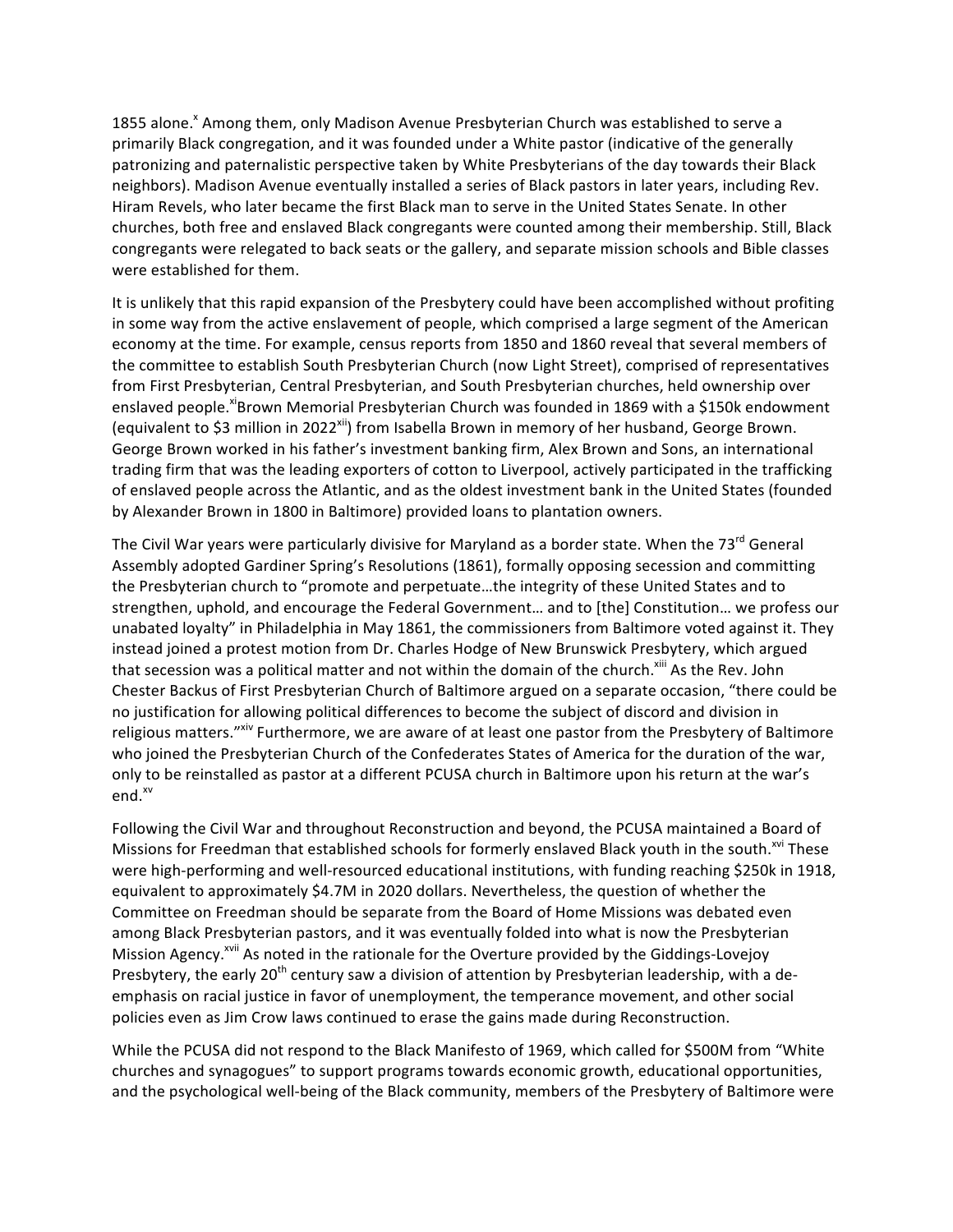nevertheless active during the Civil Rights movement. This commitment has continued through the latter part of the 20<sup>th</sup> century and into the present in participation in community organizing efforts through organizations such as BUILD (Baltimoreans United in Leadership Development). These efforts have led to a recent, renewed interest in exploring the possibility for restorative and reparative justice actions to be taken.

### **Conclusion**

We understand/acknowledge and reaffirm that dismantling racism is part of the enduring work of the Church, requiring sustained commitment and honest assessment and evaluation. Like the prophet Micah, we ask what the Lord requires of us at this time. And the answer remains the same, "To act justly and to love mercy and to walk humbly with our God" (Micah 6:8). Humility requires honest truthtelling. It is incumbent upon the Church, individually and collectively, to say, to name, to confess privately and in the public square—all the ways the Church has failed to act justly, love mercy, and in our arrogance refused to walk in the way of God. We affirm this Overture's call to ground these recommendations for action in the form of an apology. It is a call to public confession and repentance. One of the hallmarks of worship in the Reformed tradition is the corporate prayer of confession, when we humbly confess the reality of sin in our personal and common life.

We are free to confess sin and repent because we are assured of and confident in God's faithfulness in Christ to redeem, to save, to forgive, to renew, to make all things new" (Rev. 21:5). Confession and repentance open us as the body of Christ to receive God's grace, which alone has the power to move us, together, into a new day, a new future. Therefore, we applaud the Overture drafters for the comprehensiveness of the proposed apology. In countless meetings of the Presbytery's Dismantling Racism Team, we affirmed that racism is sin, and therefore the Church's responsibility to dismantle racism must be theologically grounded. Confession is a matter of the heart. As in all honest confessions, a public apology is not only a message to those who have been wronged, it can also open the hearts of those who confess to repair that which has been broken within and between us and God. This apology is long overdue.

We concur with this Overture for its movement from an apology to restorative action. We have come to understand that simply acknowledging the truth of harms that have been committed and confessing our role and complicity in those harms is not sufficient for achieving reconciliation. After apologizing for the role we have played as a denomination (and individual congregations) to those who have suffered those harms, we must work actively to repair the damage done. We concur with this Overture for the critical connections it makes between studying a more inclusive history to inform our acts of reparation because study without action is hollow and action without understanding lacks accountability. We concur with this Overture because we see all three of these elements: apology, history, and restorative action as helpful next steps in our journey as a Presbytery and we welcome the invitation to share our history, study, and actions with our Presbyterian siblings as we work both individually and collectively toward the vision of reconciliation so eloquently expressed in the Confession of Belhar.

<u> 1989 - Johann Stein, fransk politik (d. 1989)</u>

i Rev. Kelly Brown Douglas, "A Christian Call for Reparations," Sojourners, July 2020. Available online at: https://sojo.net/magazine/july-2020/christian-call-case-slavery-reparations-kelly-brown-douglas